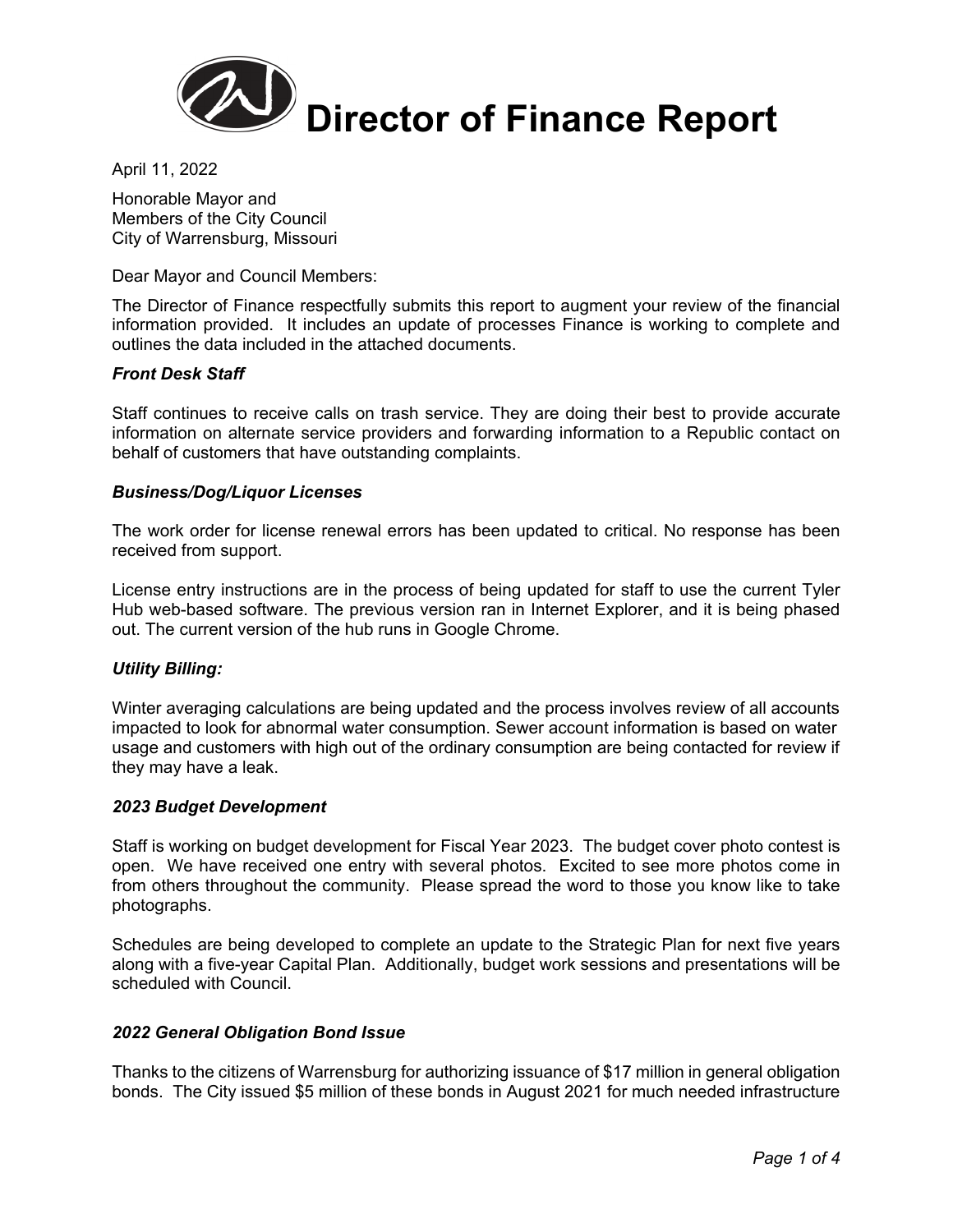improvements. The remaining \$12 million is scheduled to be issued in May. The city is taking advantage of the opportunity to apply for grant money to help this money go further for improvements.

The timeline and list of action steps to complete the bond issue process includes:

- April 1, 2022 First draft of Preliminary Official Statement (POS), Bond Ordinance and Legal Documents were received and reviewed.
- April 11, 2022 Council requested to pass resolution authorizing Piper Jaffray as Financial Advisor and Gilmore and Bell as Bond Counsel to proceed with competitive sale of General Obligation Bonds
- April 18 22, 2022 Rating Call with Standard & Poor's, Rating Received, POS and notice of sale distributed
- May 9, 2022 Bond Sale and Council to accept best bid and approve Bond Ordinance  $-1<sup>st</sup>$  and  $2<sup>nd</sup>$  reading of ordinance required
- May 12, 2022 Prepare Closing Memo, Final Official Statement and Transcript to State Auditor
- June 7, 2022 Closing date receipt of proceeds

Issuance of the bonds at this time allows the city to take advantage of lower interest rates as they are projected to increase. It also shows the availability of matching funds as may be needed for grant awards.

### *Annual American Rescue Plan Act Reports*

U.S. Treasury has issued final rules for use of the American Rescue Plan Act (ARPA) funds. Final rule requires reports submitted periodically until all funds are obligated and expended. Warrensburg is classified as a Non-Entitlement Unit of Local Government Recipient (NEU). This classification is because we received our funding as a pass thru from the State of Missouri. As a NEU, we are required to submit an annual report to the U.S. Treasury on April 30. The portal was opened for use beginning April 4. More information is being provided by Treasury for completion of the report and requirements. Staff is taking advantage of opportunities to learn the reporting processes and complete the report by April 30.

### *Revenue Review for Fiscal Year 2022*

Included in this report are several schedules to update Council on revenue receipts, comparison to revenue received last year and receipts compared to 2022 adopted budget. Reports include sales and use tax receipts over the past ten years. Revenue comparison charts for the month, year, and budget. Finally, a revenue budget report from the financial system that provide some detail of each fund and classification of revenue received.

### *Chart for Sales Tax Comparison to Budget*

Council receives monthly revenue reports that include a chart comparing sales tax collections to budget in a column line chart for each of the sales tax collections for the Fiscal Year. Each Sales Tax collected is reported showing the following:

**"Ten Year Comparison Table"** – this table is located at the top of each monthly sales tax report provided. It is the actual collections by month and compares last year collections to this year, defines the amount and percentage difference in the last two columns.

**"Actual to Budget Column Line Chart"** – this is the chart that reflects the actual collections to budget amounts and the monthly difference and cumulative difference amounts.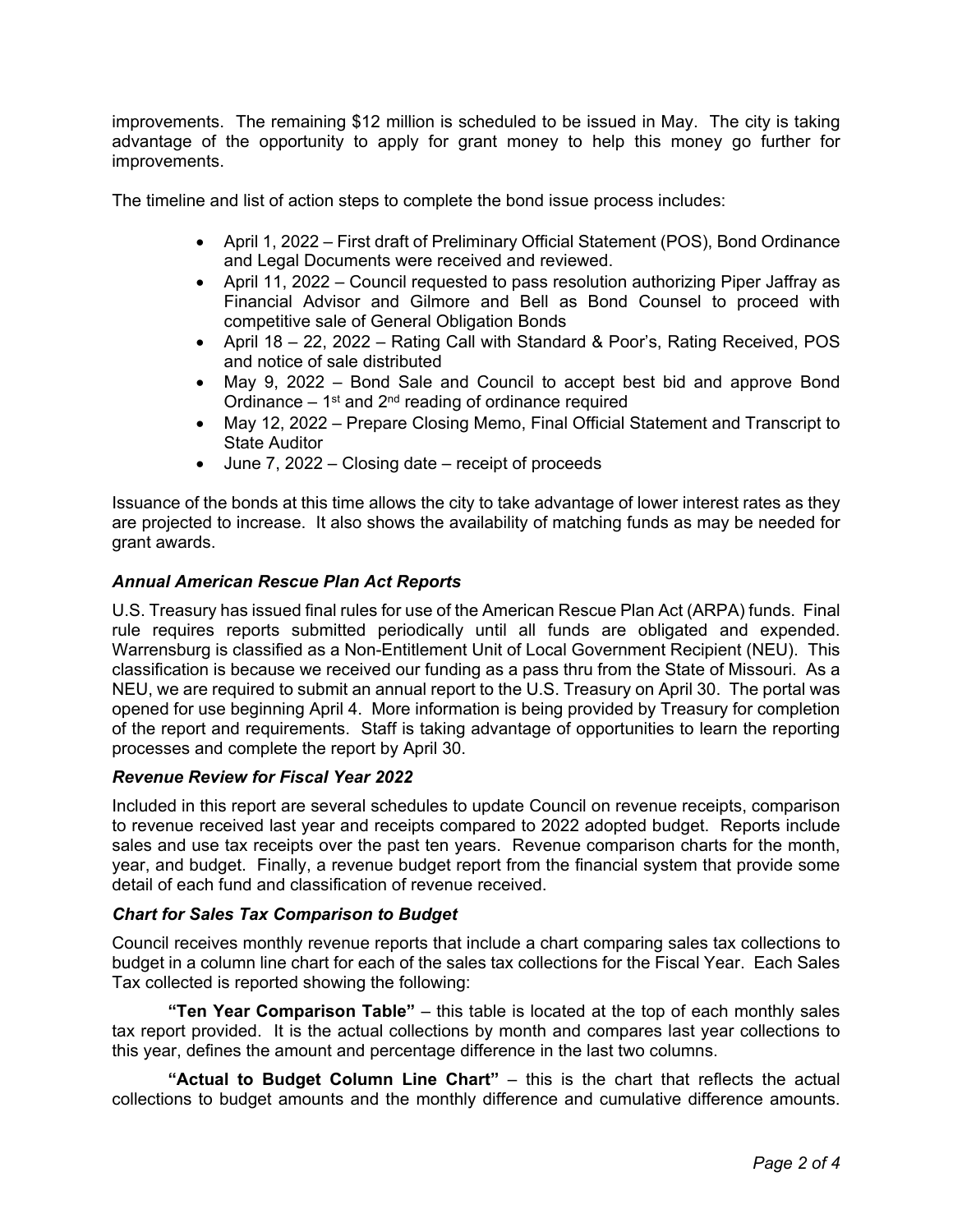The line in the chart shows the cumulative percentage change for each month. In this example the percentages fluctuate up and down with each month's collections compared to budget. The difference and cumulative difference columns show the monthly and cumulative changes as positive and negative amounts.

 "**Column Chart of Actual Collections for the past 10 years**" – this chart shows the actual collections each month for the past ten years. The slight variations in the collections are reflected in the size of the color blocks for each month. Overall, the chart shows sales taxes on a basic increase since 2013. The comparison of 2021 to 2022 for March shows an increase of nearly eight percent (7.99%) compared to March 2021. This continues the year-to-date receipts exceeding last fiscal year to date. April receipts are also greater than the receipts for April 2021.

Sales tax revenue received in March is for actual sales from January or earlier. With several businesses paying their collected sales taxes at different periods throughout the year creates variation in the percentages from month to month compared to prior years. Some businesses pay monthly, quarterly, semi-annually, or even annually.

Use tax continues to decrease compared to March 2021. Fiscal Year to date now shows use tax collections down compared to 2021 nearly eleven percent (10.56%). This dynamic is somewhat expected as everything continues to change with current economic conditions. Staff will continue to monitor these receipts with development of the 2023 budget in hopes the economy doesn't slow to a point the City starts to see a decline in sales tax revenue.

### *Revenue Comparisons:*

March 2022 revenue comparisons are attached for review. Included is the monthly comparison to March 2021, a year-to-date comparison for Fiscal Year 2022 compared to year-to-date Fiscal Year 2021, and a year-to-date Fiscal Year 2022 compared to Fiscal Year 2022 Budget. The yearto-date comparison to budget is a recap of revenue provided in the Detail vs. Budget Report from the financial system. Completion of the half of the fiscal year shows overall revenue exceeding budget with 42.71% remaining.

Combined Franchise taxes reflect nearly a 4 percent (3.63%) increase compared to last year with Cable and Telephone Franchise decreases. March gas franchise reflects a nice increase of over seventeen and half percent (17.58%) compared to March 2021. Water franchise also reflects an increase compared to last year.

Motor vehicle fuel tax shows an increase compared to March 2021. Vehicle Sales and Fees reflects a decrease compared to 2021 receipts. Total motor vehicle fuel, taxes and fees reflect an increase compared to 2021 receipts. March property tax receipts are up compared to March 2021 receipts. Lodging tax collections for March 2022 is quite a bit lower compared to March 2021 by thirty and a half percent (30.50%).

### *Revenue Budget Report*

Attached for review is the March Revenue Budget Report from the financial system. This report provides the original budget, current budget that includes amendments approved, period activity, and fiscal activity by revenue category for each fund. The total remaining budget for all funds is at 63.29% that is below budget expected at 50%. General Fund, Capital Improvement ½ Cent, and Parks funds have collected more in revenue than anticipated for this time frame along with Tax Incremental Financing and the Tricentennial Fund.

General Fund reflects just over forty-four and half percent (44.51%) budget remaining, about 6% above budget. Most of this is due to sales tax collections, property tax receipts along with grants,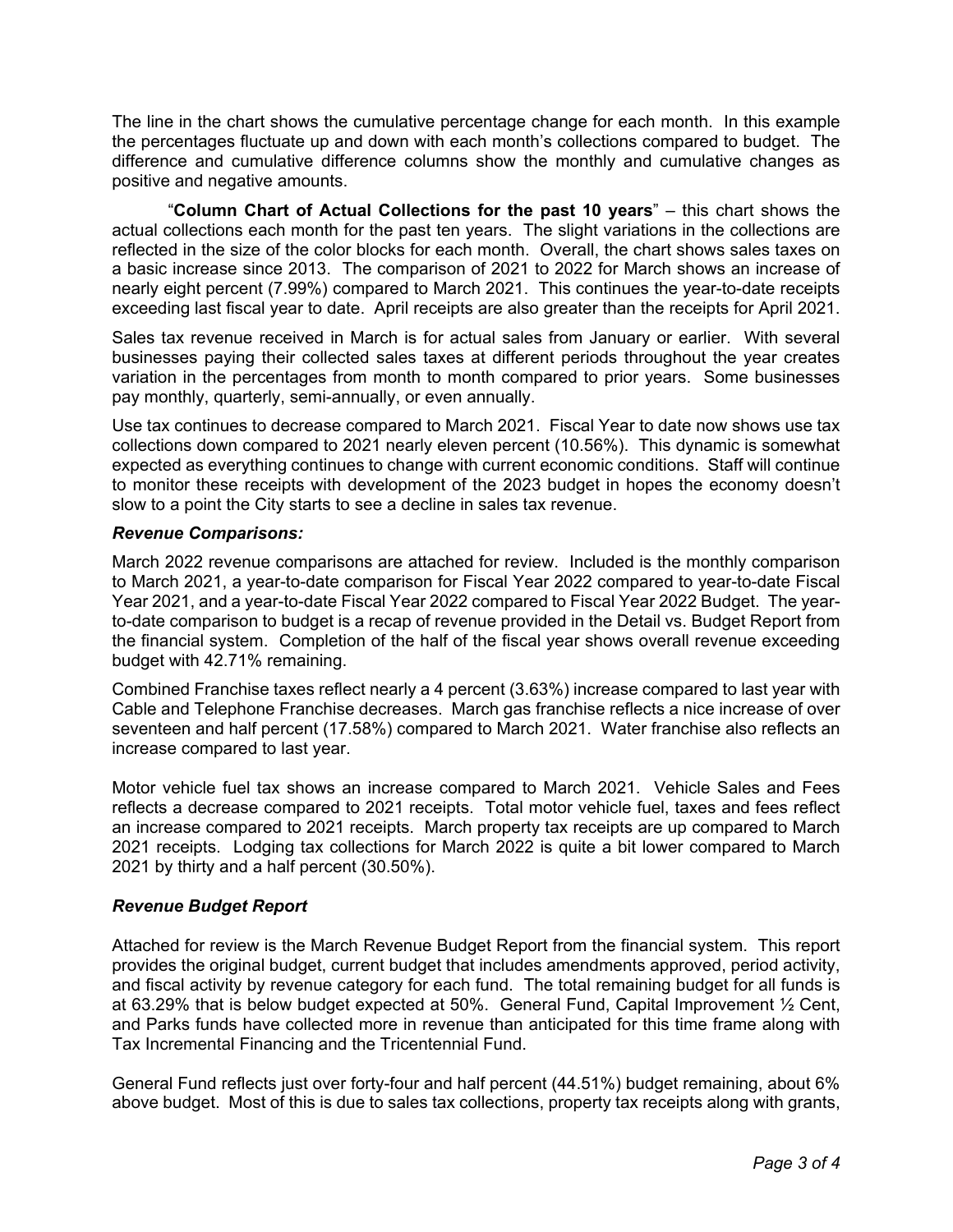donations and fees exceeding expected budget for this period. Capital Improvement ½ Cent is also exceeding budget, reflecting 44.26% remaining. This is primarily due to sales tax collections. The other funds are preforming typically as they do for this period.

Overall, revenue is not meeting budget expectations because there is expected American Rescue Funds and Bond Proceeds expected. The majority of property tax receipts have been received from the County. Sales tax collections for the year are exceeding last year's receipts and exceeding budget for this period. The dynamics of the continuing pandemic seems to continue in the City's favor along with significant increases in cost of goods. Staff will watch closely as more economic issues may impact the City revenue receipts.

### *Attachments:*

Sales Tax Comparisons Revenue Comparisons Revenue Budget Report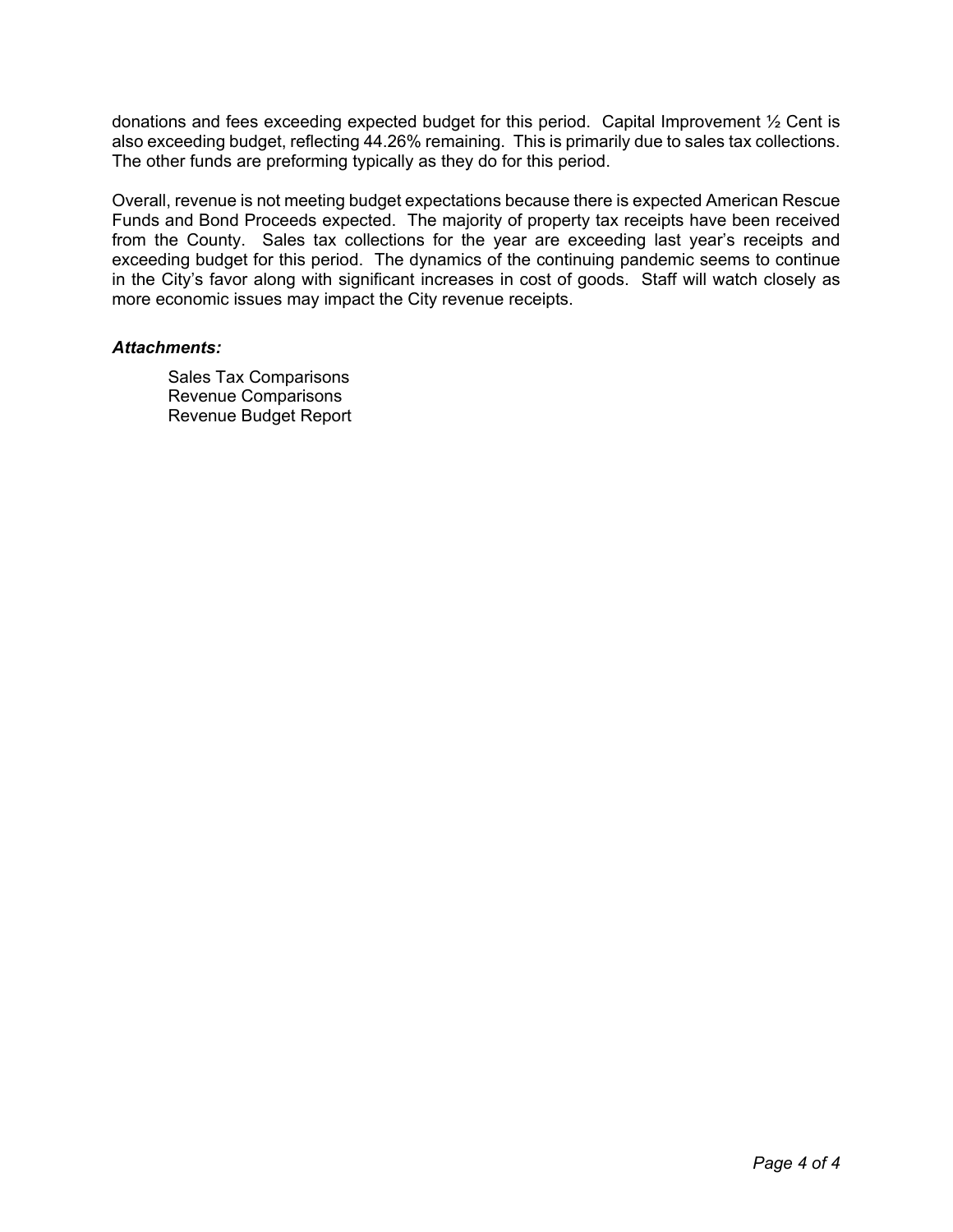

# **CITY OF WARRENSBURG\*1 CENT SALES TEN YEAR COMPARISON**

|            | <b>FY13</b>         | <b>FY14</b>                                                                                                                                                                                    |        | <b>FY15</b>               | <b>FY16</b>     | <b>FY17</b>     |     | <b>FY18</b>     | <b>FY19</b>              | <b>FY20</b>     | <b>FY21</b>     | <b>FY22</b>      |     | <b>CHANGE</b> | %             |                     |
|------------|---------------------|------------------------------------------------------------------------------------------------------------------------------------------------------------------------------------------------|--------|---------------------------|-----------------|-----------------|-----|-----------------|--------------------------|-----------------|-----------------|------------------|-----|---------------|---------------|---------------------|
| <b>OCT</b> | 262.395.96 \$       | 223.965.81                                                                                                                                                                                     | ∣ I \$ | 291,309.52 \$             | $300,352.02$ \$ | 290,432.91      | IS. | $277,035.30$ \$ | $255,230.99$ \$          | 272,805.07 \$   | $300,458.97$ \$ | $345,505.64$ \\$ |     | 45,046.67     | 14.99% OCT    |                     |
| <b>NOV</b> | 220,033.60 \$       | $276,423.19$ \$                                                                                                                                                                                |        | $238,145.41$ \$           | $216,601.32$ \$ | $211,424.44$ \$ |     | $177,540.63$ \$ | 224,863.87 \$            | $252,813.76$ \$ | 249,727.09 \$   | $273,612.29$ \$  |     | 23,885.20     | 9.56% NOV     |                     |
| <b>DEC</b> | $252.544.84$ \ \$   | $267,827.30$ \$                                                                                                                                                                                |        | 285,374.94 \$             | $319,019.14$ \$ | $288,310.36$ \$ |     | $394,139.78$ \$ | $310.872.00$ \ \$        | $289,360.40$ \$ | $328,164.17$ \$ | 397,444.61       | IS. | 69,280.44     | 21.11% DEC    |                     |
| <b>JAN</b> | $220.025.84$ \ \ \$ | $255,013.31$ \$                                                                                                                                                                                |        | 294,539.60 \$             | $250,241.32$ \$ | $296,111.08$ \$ |     | $229,462.01$ \$ | $292,370.18$ \$          | $298,640.41$ \$ | $302,411.04$ \$ | $298,540.55$ \$  |     | (3,870.49)    | $-1.28\%$ JAN |                     |
| FEB        | $229,347.32$ \$     | $285,929.58$ \$                                                                                                                                                                                |        | 238,250.72 \$             | $219,096.17$ \$ | $213,215.16$ \$ |     | $269,203.71$ \$ | 250,206.62 \$            | $283,194.65$ \$ | $255,833.14$ \$ | $341,362.24$ \$  |     | 85,529.10     | 33.43% FEB    |                     |
| <b>MAR</b> | 258.746.18 \$       | $229,349.91$ \$                                                                                                                                                                                |        | 253,219.95 \$             | $339,600.73$ \$ | $307,664.21$ \$ |     | $363,836.04$ \$ | $301,978.15$ $\sqrt{\ }$ | 287,995.37 \$   | $337,721.15$ \$ | 364,717.82 \$    |     | 26,996.67     | 7.99% MAR     |                     |
| <b>APR</b> | 241,309.70 \$       |                                                                                                                                                                                                |        | $273.340.61$ S            | $261,812.55$ \$ | 264,157.95 \$   |     | $263,457.37$ \$ | $266.940.73$ \$          | 304.660.76 S    | 277.388.35      |                  |     |               |               | <b>APR</b>          |
| MAY        | 196,492.75 \$       | $288, 104.51$ \\$                                                                                                                                                                              |        | $205,450.09$ \$           | $214,086.04$ \$ | 161,834.43 \$   |     | $233,179.18$ \$ | 223,472.98 \$            | $256,519.11$ \$ | 287,458.02      |                  |     |               |               | <b>MAY</b>          |
| <b>JUN</b> | $267.505.55$ \$     | 258,915.52 \$                                                                                                                                                                                  |        | $319.728.73$ $\text{\AA}$ | $334,068.59$ \$ | 283,382.60 \$   |     | $275,050.27$ \$ | $330,656.99$ \$          | 332.114.88 S    | 372.116.83      |                  |     |               |               | JUN                 |
| <b>JUL</b> | $312.893.75$ S      | $321.626.49$ S                                                                                                                                                                                 |        | 294,159.03 \$             | 278,860.86 \$   | 341,411.81 \$   |     | 354,778.37 \$   | $299.913.52$ \$          | $350.318.42$ S  | 357,058.50      |                  |     |               |               | JUL                 |
| <b>AUG</b> | $186,223.91$ \$     | $218,005.63$ \$                                                                                                                                                                                |        | $195,901.22$ \$           | $217,673.85$ \$ | 228,583.89 \$   |     | $243,192.76$ \$ | 309,680.96 \$            | $289,925.95$ \$ | 284.269.90      |                  |     |               |               | <b>AUG</b>          |
| <b>SEP</b> | $303,619.30$ \$     | $286.494.71$ S                                                                                                                                                                                 |        | $320,967.17$ \$           | $325,860.80$ \$ | 289,997.56 \$   |     | $331,796.69$ \$ | $327,373.20$ \$          | $366,455.64$ \$ | 397.986.72      |                  |     |               |               | <b>SEP</b>          |
|            |                     | TOTAL   \$2,951,138.70   \$3,171,095.90   \$3,210,386.99   \$3,277,273.39   \$3,176,526.40   \$3,412,672.11   \$3,393,560.19   \$3,584,804.42   \$3,750,593.88   \$2,021,183.15   \$246,867.59 |        |                           |                 |                 |     |                 |                          |                 |                 |                  |     |               |               | <b>13.91% TOTAL</b> |



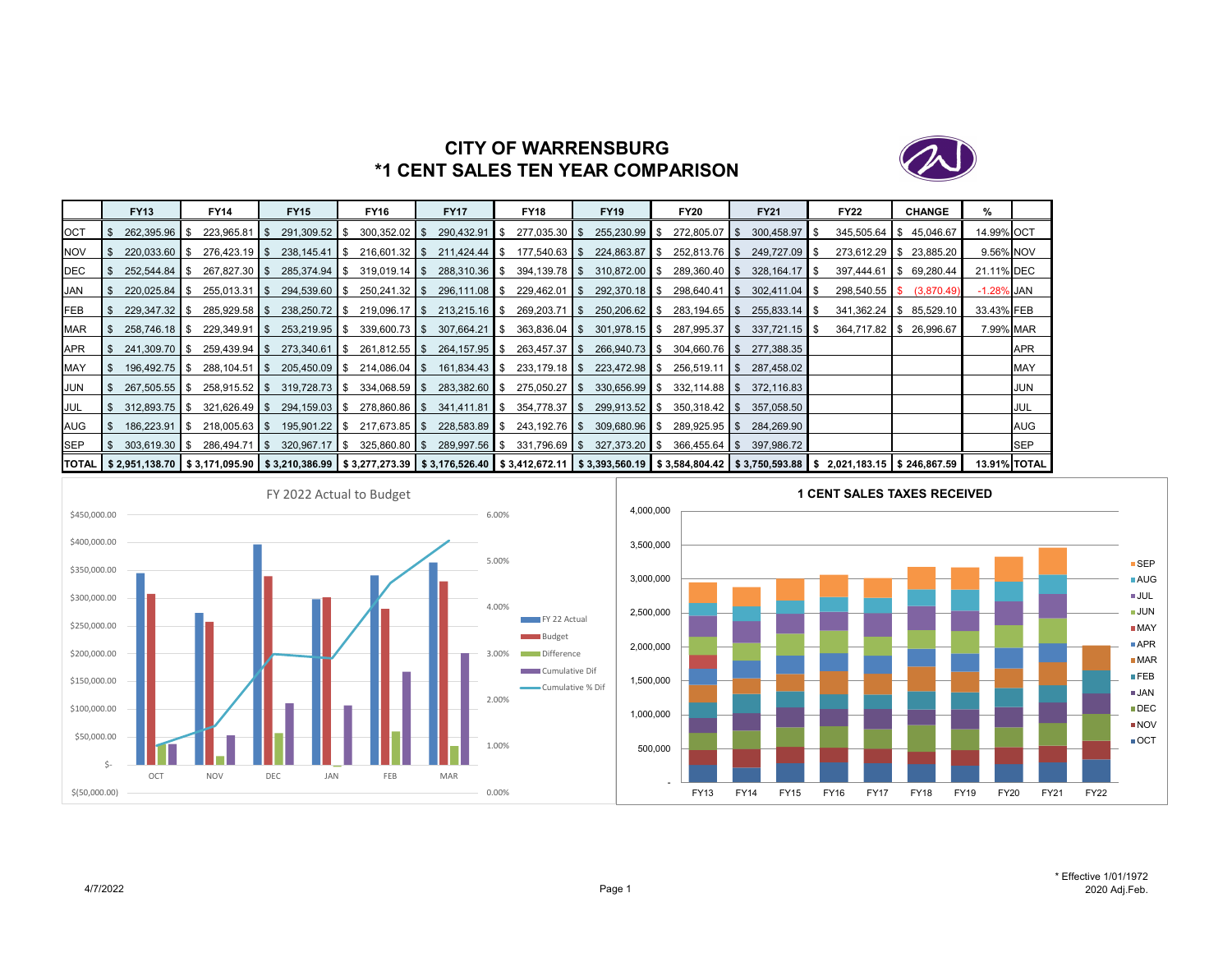

# **CITY OF WARRENSBURG\*1/2 CENT SALES TEN YEAR COMPARISON**

|            | <b>FY13</b>                      | <b>FY14</b>                                                                                                                                                                                               | <b>FY15</b>      | <b>FY16</b>      | <b>FY17</b>                                          | <b>FY18</b>                     | <b>FY19</b>                     | <b>FY20</b>     | <b>FY21</b>              | <b>FY22</b>             | <b>CHANGE</b> | %             |              |
|------------|----------------------------------|-----------------------------------------------------------------------------------------------------------------------------------------------------------------------------------------------------------|------------------|------------------|------------------------------------------------------|---------------------------------|---------------------------------|-----------------|--------------------------|-------------------------|---------------|---------------|--------------|
| OCT        | 131.197.84 S                     | 111,983.09 \$                                                                                                                                                                                             | 145,654.68 \$    | 150,176.28 \$    | 145,216.65 \$                                        |                                 | 138,517.76 \$127,615.00 \$      | $136,402.77$ \$ | 150,229.29 \$            | 172.752.96 \$           | 22,523.67     | 14.99% OCT    |              |
| <b>NOV</b> | $110.016.80$ \ \$                | $138,211.48$ \$                                                                                                                                                                                           | 119,072.69 \$    | 108,300.84 \$    | 105,712.23 \$                                        |                                 | 88,769.99 \$ 112,432.06 \$      | $126,406.61$ \$ | 124,863.50 \$            | 136,806.25 \$ 11,942.75 |               |               | 9.56% NOV    |
| <b>DEC</b> | $126,272.31$ \$                  | $133,913.51$ \$                                                                                                                                                                                           | 142,687.52 \$    | 159,509.74 \$    | 144, 155. 35 \$                                      | 197,069.71 \$                   | 155,435.62 \$                   | $144,680.41$ \$ | 164,082.36 \$            | 198,720.82 \$ 34,638.46 |               | 21.11% DEC    |              |
| JAN        | $110,013.12$ \$                  | 127.506.60 S                                                                                                                                                                                              | 147,270.08 \$    | $125, 120.62$ \$ |                                                      | 148,055.79 \$ 114,731.10 \$     | 146,185.47 \$                   | 149,320.16 \$   | 151,205.65   \$          | $149,270.29$ \$         | (1,935.36)    | $-1.28\%$ JAN |              |
| FEB        | 114,673.58 \$                    | 142,964.83 \$                                                                                                                                                                                             | $119, 125.33$ \$ | 109,548.28 \$    |                                                      | 106,607.60 \$ 134,601.87 \$     | 125,103.08 \$                   | 141,597.20 \$   | 127,916.48 \$            | 170.681.13 \$ 42.764.65 |               | 33.43% FEB    |              |
| <b>MAR</b> | $129.373.00$ \ \ \$              | $114,669.70$ \$                                                                                                                                                                                           | $126,605.69$ \$  | 169,800.49 \$    | 153,829.54 \$                                        | $181,918.09$ \$                 | 150,989.42 \$                   | 143,997.60 \$   | 168,860.88 \$            | 182,359.02 \$           | 13,498.14     |               | 7.99% MAR    |
| <b>APR</b> | $120.648.44$ \ \ \$              | $129,717.13$ \$                                                                                                                                                                                           | 136,670.24 \$    | $130,906.51$ \$  | 132,079.16 \$                                        | $131,728.51$ \$                 | 133,470.43 \$                   | $152,330.50$ \$ | 138.694.01               |                         |               |               | APR          |
| MAY        | $98,246.54$ \$                   | $144,052.54$ \$                                                                                                                                                                                           | $102,725.05$ \$  | $107,034.41$ \$  | 80,917.38 \$                                         |                                 | $116,589.61$ \$ $111,736.23$ \$ | $128,259.80$ \$ | 143,729.04               |                         |               |               | <b>MAY</b>   |
| JUN        | $133,753.04$ \$                  |                                                                                                                                                                                                           | 159,864.25 \$    | 167,028.61 \$    |                                                      | 141,291.28 \$ 137,525.10 \$     | 165,328.46 \$                   | $166,057.35$ \$ | 186,058.39               |                         |               |               | JUN          |
| <b>JUL</b> | $156.445.40$ S                   |                                                                                                                                                                                                           | 147.079.69 \$    | $139,430.42$ \$  |                                                      | $170,695.02$ \$ $177,389.18$ \$ | 149,956.62 \$                   | 175.159.33 S    | 178.529.37               |                         |               |               | JUL          |
| AUG        | $93,111.83$ $\sqrt{\phantom{1}}$ | 109,002.66 \$                                                                                                                                                                                             | 97,950.67 \$     |                  | 108,836.84 \$114,281.02 \$121,596.73 \$154,840.48 \$ |                                 |                                 |                 | 144,963.46 \$ 142,134.88 |                         |               |               | <b>AUG</b>   |
| <b>SEP</b> | 151,804.17 \$                    | $143,247.57$ \$                                                                                                                                                                                           | 160,483.47 \$    | 162,930.65 \$    | 144,998.94 \$                                        | 165,898.45 \$                   | 163,687.09 \$                   | 183,228.00 \$   | 198,992.95               |                         |               |               | <b>SEP</b>   |
|            |                                  | TOTAL   \$ 1,475,556.07   \$ 1,585,533.51   \$ 1,605,189.36   \$ 1,638,623.69   \$ 1,587,839.96   \$ 1,706,336.10   \$ 1,696,779.96   \$ 1,792,403.19   \$ 1,875,296.80   \$ 1,010,590.47   \$ 123,432.31 |                  |                  |                                                      |                                 |                                 |                 |                          |                         |               |               | 13.91% TOTAL |



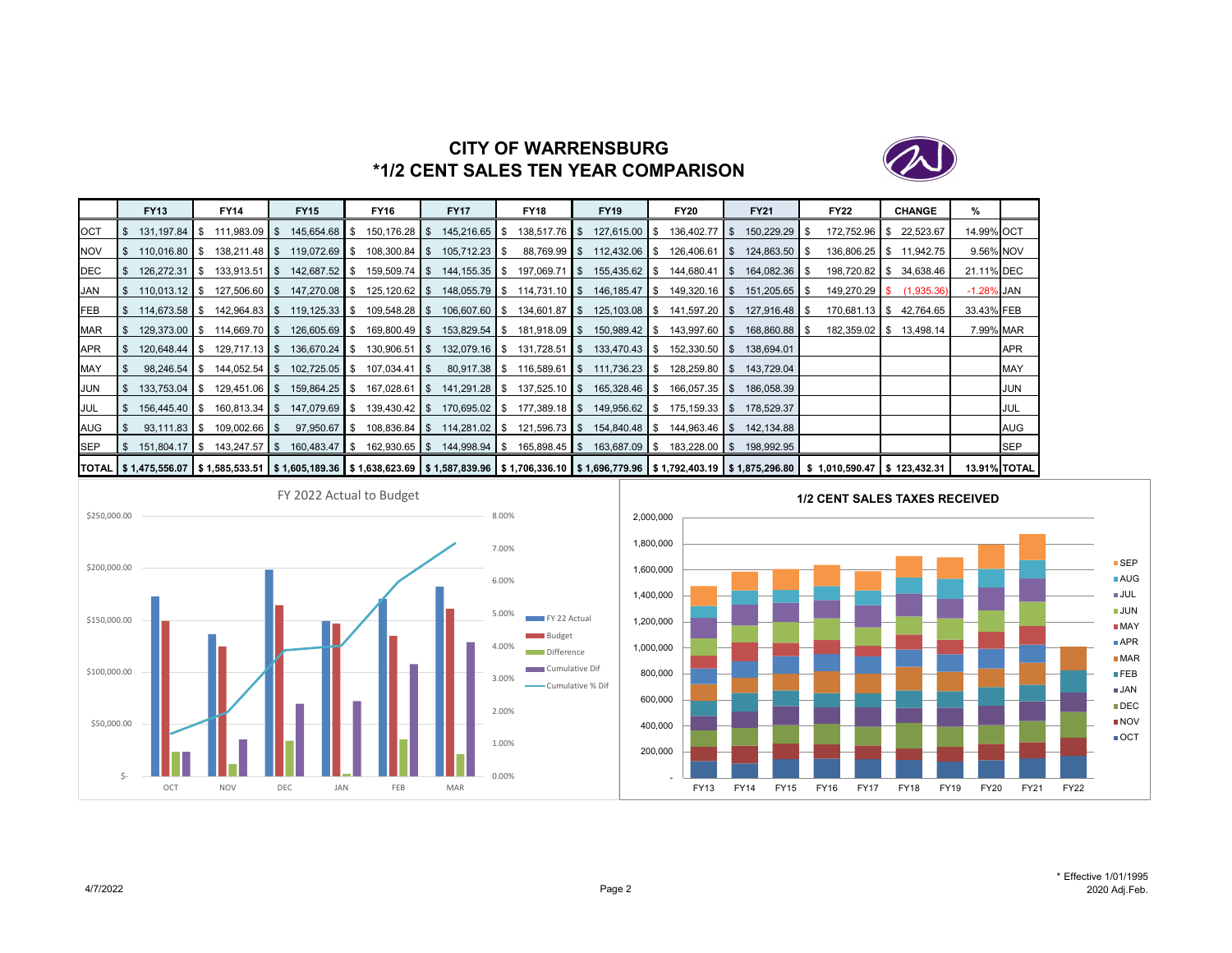

# **CITY OF WARRENSBURG\*3/8 CENT SALES TEN YEAR COMPARISON**

|            | <b>FY13</b>                      | <b>FY14</b>                                                                                                                                                                  | <b>FY15</b>     | FY16             | <b>FY17</b>               | <b>FY18</b>      | <b>FY19</b>     |       | <b>FY20</b>     | <b>FY21</b>     | <b>FY22</b>     | <b>CHANGE</b> | %          |                     |
|------------|----------------------------------|------------------------------------------------------------------------------------------------------------------------------------------------------------------------------|-----------------|------------------|---------------------------|------------------|-----------------|-------|-----------------|-----------------|-----------------|---------------|------------|---------------------|
| <b>OCT</b> | 93,465.69 \$                     | $83,936.23$ \$                                                                                                                                                               | 105,422.83 \$   | $107,993.82$ \$  | $105,377.24$ \$           | $99,242.10$ \$   | $95,187.99$ \$  |       | $102,214.37$ \$ | $108,347.15$ \$ | 125,384.82 \$   | 17,037.67     | 15.73% OCT |                     |
| <b>NOV</b> | 78,992.03 \$                     | $95,992.27$ \$                                                                                                                                                               | 88,737.16   \$  | $80,964.79$ \$   | 78,354.36 \$              | $62,317.52$   \$ | 80,365.11       | l I S | $90,462.83$ \$  | $93,541.33$ \$  | $102,602.37$ \$ | 9,061.04      | 9.69% NOV  |                     |
| <b>DEC</b> | $91,997.57$ \$                   |                                                                                                                                                                              | $100,560.75$ \$ | $113,408.87$ \$  | 104,098.29 \$             | $141,643.09$ \$  | $112,288.75$ \$ |       | $104,462.03$ \$ | $118,627.53$ \$ | 141,665.42   \$ | 23,037.89     | 19.42% DEC |                     |
| <b>JAN</b> | 78,689.20 \$                     | $90,220.18$ \$                                                                                                                                                               | 107,726.80 \$   | $90,666.80$ \$   | 105,762.86 \$             | $82,643.20$ \$   | $106,763.75$ \$ |       | $106,744.46$ \$ | 107,678.95 \$   | 109.764.53 \$   | 2,085.58      | 1.94% JAN  |                     |
| FEB        | 83,486.85 \$                     | $103,219.69$ \$                                                                                                                                                              |                 | $82,150.10$ \$   | 79,204.48 \$              | $100,682.66$ \$  | $91,262.55$ \$  |       | $104,477.05$ \$ | $95,693.61$ \$  | 123,949.76 \$   | 28,256.15     | 29.53% FEB |                     |
| MAR        | $92,583.73$ \$                   | 85,991.73 \$                                                                                                                                                                 | $91,879.55$ \$  |                  | 108,704.25 \$             | $127,429.96$ \$  | 108,917.98 \$   |       | $103,563.12$ \$ | $121,746.51$ \$ | $129,093.10$ \$ | 7,346.59      | 6.03% MAR  |                     |
| APR        | 84,330.44 \$                     | $89.923.49$ \$                                                                                                                                                               | 99,288.84 \$    | $93,822.27$ \$   |                           | $95,571.47$ \$   | $93,935.98$ \$  |       | $108,681.88$ \$ | 99,450.79       |                 |               |            | APR                 |
| MAY        | 70,707.30 \$                     | 98,496.17 \$                                                                                                                                                                 | 74,867.23 \$    | $80,275.00$ \$   | $56,525.77$ $\frac{8}{3}$ | $84,712.82$ \$   | $83,571.09$ \$  |       | $92,402.04$ \$  | 104,705.40      |                 |               |            | <b>MAY</b>          |
| <b>JUN</b> | $96,244.12$ \$                   | $93,367.55$ \$                                                                                                                                                               | $113,081.19$ \$ | $118,727.93$ \$  | 102,978.01   \$           | $98,968.83$ \$   | 118,436.96 \$   |       | $118,673.74$ \$ | 136,188.19      |                 |               |            | JUN                 |
| <b>JUL</b> | $113,223.39$ \$                  | $116,755.95$ \$                                                                                                                                                              | 107,530.80 \$   | $102, 127.07$ \$ | $123,032.59$ \$           | $126,639.46$ \$  | $107,033.56$ \$ |       | $126,859.66$ \$ | 129,623.78      |                 |               |            | JUL                 |
| AUG        | $67.134.73$ $\text{\textdegree}$ | $79.002.18$ S                                                                                                                                                                | 72.948.55 \$    | $79,230.19$ \$   | 84,598.76 \$              | $90,330.78$ \$   | 108,381.89 \$   |       | $107.147.20$ S  | 106.697.03      |                 |               |            | AUG                 |
| <b>SEP</b> | 109.587.86 \$                    | $103,401.28$ \$                                                                                                                                                              | $113,775.48$ \$ | 117,872.86 \$    | $105,337.95$ \$           | $115,936.67$ \$  | 118,895.27 \$   |       | $129,584.85$ \$ | 142,399.39      |                 |               |            | <b>SEP</b>          |
|            |                                  | TOTAL   \$ 1,060,442.91   \$ 1,140,410.46   \$ 1,160,967.52   \$ 1,186,953.36   \$ 1,151,306.08   \$ 1,226,118.56   \$ 1,225,040.88   \$ 1,295,273.23   \$ 1,364,699.66   \$ |                 |                  |                           |                  |                 |       |                 |                 | 732,460.00 \$   | 86,824.92     |            | <b>13.45% TOTAL</b> |



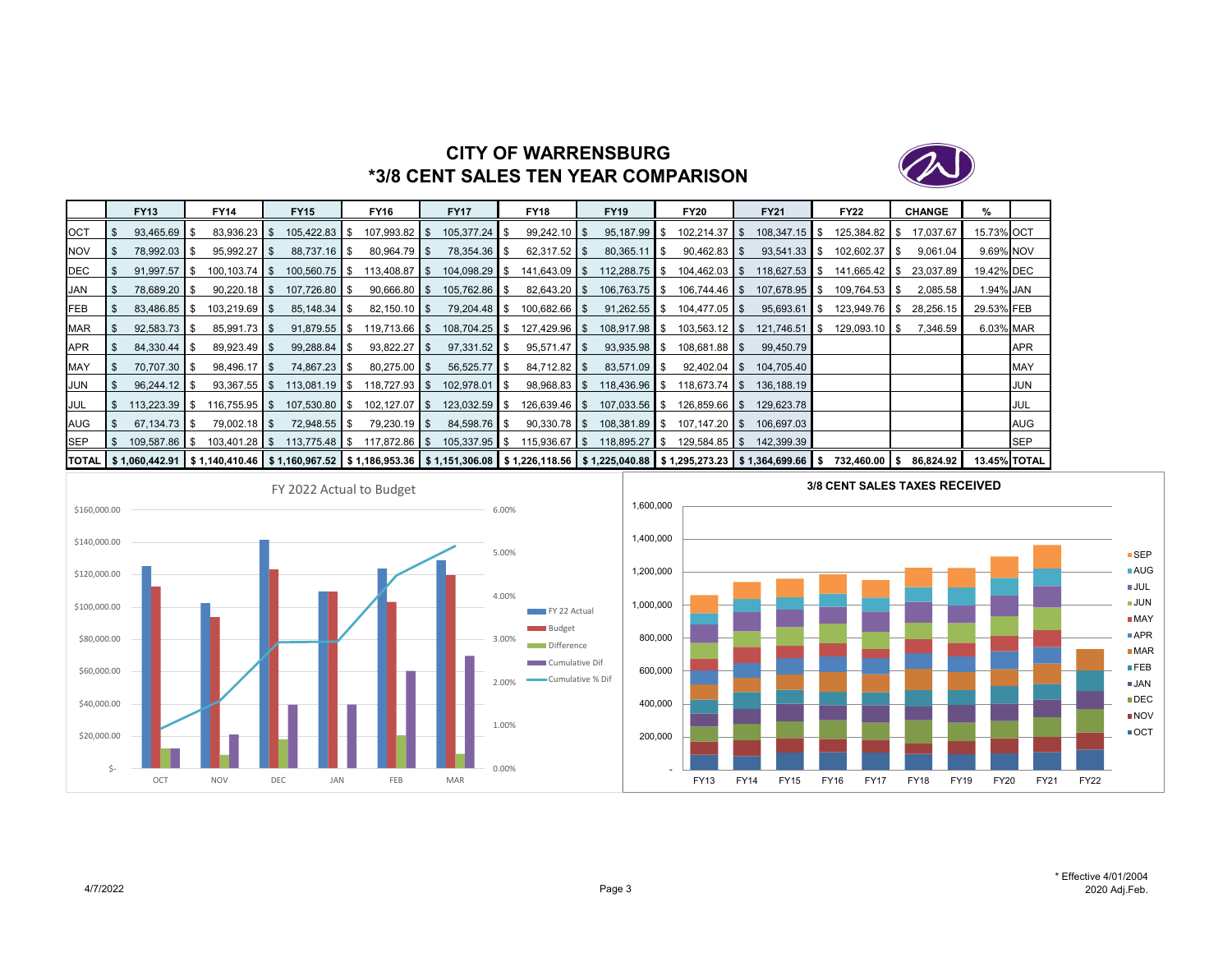# **CITY OF WARRENSBURG1 CENT USE TEN YEAR COMPARISON**



|            | <b>FY13</b>                                                                                                             | <b>FY14</b> | <b>FY15</b>                                                                                                 | <b>FY16</b> | <b>FY17</b> | <b>FY18</b> | <b>FY19</b> | <b>FY20</b> | <b>FY21</b>                                                                                                                                                      | <b>FY22</b> | <b>CHANGE</b> |                  |            |
|------------|-------------------------------------------------------------------------------------------------------------------------|-------------|-------------------------------------------------------------------------------------------------------------|-------------|-------------|-------------|-------------|-------------|------------------------------------------------------------------------------------------------------------------------------------------------------------------|-------------|---------------|------------------|------------|
| <b>OCT</b> | $$13.900.06$ S                                                                                                          |             | $9,143.52$ \$ 15,961.68 \$ 14,297.21 \$ 22,204.92 \$                                                        |             |             |             |             |             | $5,257.26$ \$ 21,217.49 \$ 16,912.14 \$ 30,442.72 \$ 29,223.71                                                                                                   |             | (1,219.01)    | -4.00% OCT       |            |
| <b>NOV</b> | S 15.955.74 S 21.934.11                                                                                                 |             |                                                                                                             |             |             |             |             |             | \$19,083.78 \$18,292.66 \$25,830.18 \$17,327.71 \$25,983.82 \$19,195.17 \$38,756.77 \$30,400.52 \$                                                               |             | (8,356.25)    | -21.56% NOV      |            |
| DEC        |                                                                                                                         |             |                                                                                                             |             |             |             |             |             | IS 17.075.51 IS 20.893.01 IS 18.277.23 IS 22.768.53 IS 14.826.63 IS 23.477.96 IS 22.575.35 IS 26.302.28 IS 28.603.23 IS 36.636.58 IS                             |             | 8,033.35      | 28.09% DEC       |            |
| <b>JAN</b> |                                                                                                                         |             |                                                                                                             |             |             |             |             |             | \$ 13,072.57 \$ 15,384.22 \$ 19,412.67 \$ 16,908.80 \$ 17,578.20 \$ 17,230.49 \$ 28,100.11 \$ 18,103.13 \$ 34,373.00 \$ 34,287.18 \$                             |             | (85.82)       | $-0.25\%$ JAN    |            |
| <b>FEB</b> |                                                                                                                         |             |                                                                                                             |             |             |             |             |             | \$21,592.46 \$33,738.68 \$47,815.98 \$39,738.90 \$29,977.33 \$49,539.04 \$30,780.41 \$24,052.68 \$58,743.64 \$36,390.05 \$                                       |             | (22, 353.59)  | -38.05% FEB      |            |
| <b>MAR</b> |                                                                                                                         |             |                                                                                                             |             |             |             |             |             | \$17,579.43  \$25,803.07  \$19,731.46  \$23,052.54  \$20,953.42  \$29,507.54  \$48,533.97  \$38,085.61  \$35,882.92  \$35,911.91  \$                             |             | 28.99         | 0.08% MAR        |            |
| <b>APR</b> |                                                                                                                         |             | \$17,199.63 \$18,897.80 \$16,811.78 \$15,592.06 \$18,874.61 \$30,779.50 \$15,976.62 \$23,279.45 \$52,861.01 |             |             |             |             |             |                                                                                                                                                                  |             |               |                  | <b>APR</b> |
| <b>MAY</b> |                                                                                                                         |             |                                                                                                             |             |             |             |             |             | \$16,520.19 \$30,031.20 \$15,257.19 \$14,694.11 \$16,758.71 \$23,208.09 \$13,624.85 \$40,807.72 \$23,331.53                                                      |             |               |                  | <b>MAY</b> |
| JUN        |                                                                                                                         |             |                                                                                                             |             |             |             |             |             | \$20,623.89  \$13,515.76  \$10,750.07  \$16,553.81  \$20,400.29  \$17,490.23  \$23,647.66  \$41,580.86  \$38,269.70                                              |             |               |                  | JUN        |
| JUL        |                                                                                                                         |             |                                                                                                             |             |             |             |             |             | \$17,766.36 \$27,751.05 \$15,201.88 \$16,793.68 \$19,675.12 \$34,222.43 \$17,019.56 \$33,127.28 \$29,490.35                                                      |             |               |                  | JUL        |
| AUG        | \$15,313.50  \$19,162.04  \$13,467.18  \$17,022.58  \$19,792.30  \$26,103.60  \$23,925.48  \$34,443.17  \$33,557.01  \$ |             |                                                                                                             |             |             |             |             |             |                                                                                                                                                                  |             |               |                  | AUG        |
| <b>SEP</b> |                                                                                                                         |             |                                                                                                             |             |             |             |             |             | S 18,390.66 S 15,902.92 S 17,496.69 S 18,779.33 S 27,510.52 S 20,514.14 S 26,288.22 S 30,579.33 S 44,215.32                                                      |             |               |                  | <b>SEP</b> |
|            |                                                                                                                         |             |                                                                                                             |             |             |             |             |             | TOTAL   \$204,990.00   \$252,157.38   \$229,267.59   \$234,494.21   \$254,382.23   \$294,657.99   \$297,673.54   \$346,468.82   \$448,527.20   \$202,849.95   \$ |             | (23,952,33)   | $-10.56\%$ TOTAL |            |



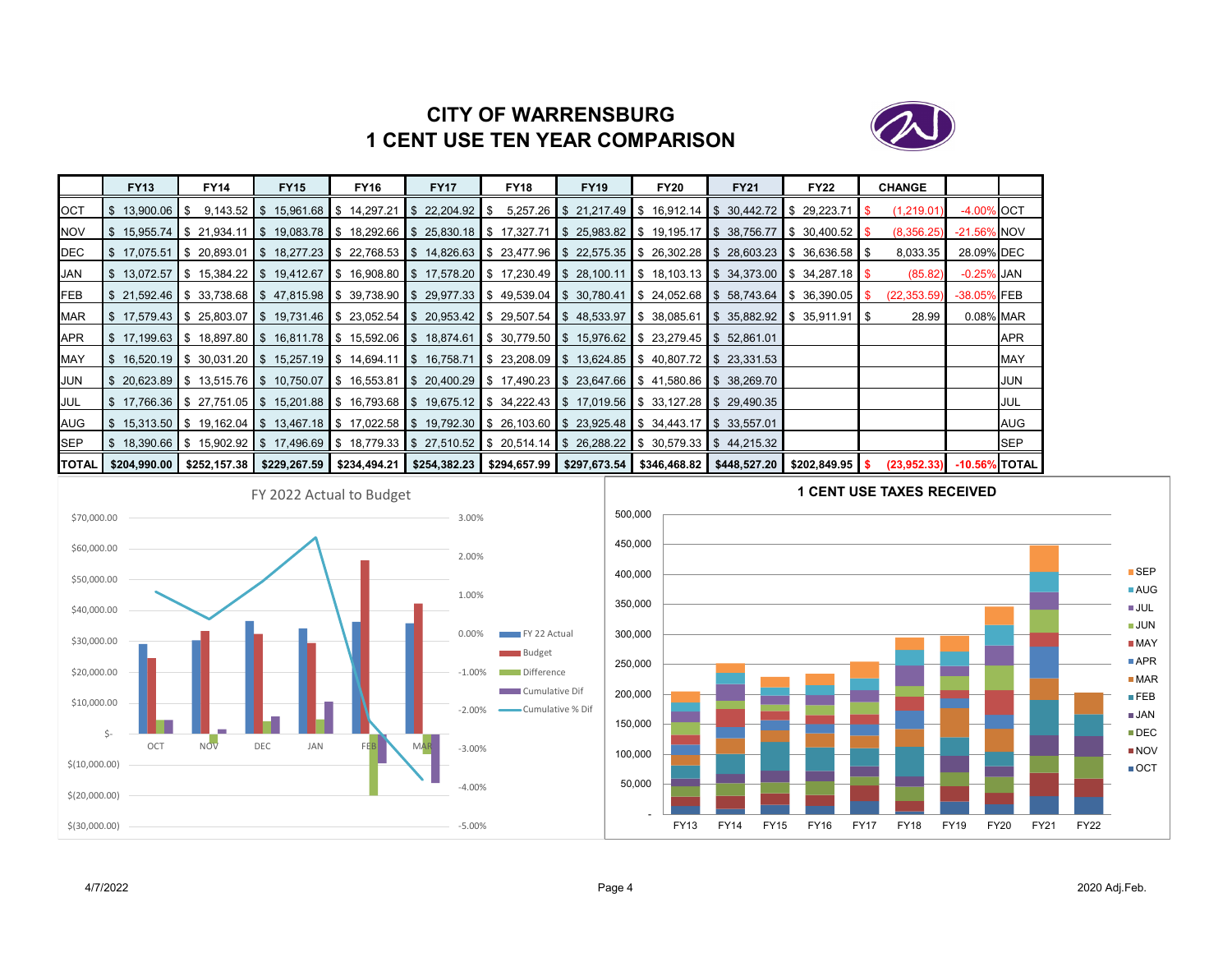

# **CITY OF WARRENSBURG1/2 CENT USE TEN YEAR COMPARISON**

|              | <b>FY13</b>             | <b>FY14</b>                             | <b>FY15</b>       | <b>FY16</b>                                                                                                     | <b>FY17</b>                                      | <b>FY18</b>                | <b>FY19</b>                | <b>FY20</b>                                                                                                   | <b>FY21</b>                             | <b>FY22</b>                                | <b>CHANGE</b>       | %                |             |
|--------------|-------------------------|-----------------------------------------|-------------------|-----------------------------------------------------------------------------------------------------------------|--------------------------------------------------|----------------------------|----------------------------|---------------------------------------------------------------------------------------------------------------|-----------------------------------------|--------------------------------------------|---------------------|------------------|-------------|
| OCT          | 6,948.75                | IS.                                     |                   |                                                                                                                 | 7,149.94 $\parallel$ \$ 11,104.54 $\parallel$ \$ |                            | $2,629.12$ \$ 10,610.74 \$ |                                                                                                               | $8,457.66$ \$ 15,224.22 \$ 14,614.59 \$ |                                            | (609.63)            | -4.00% OCT       |             |
| <b>NOV</b>   |                         | 7,976.39 \$10,965.03                    | - SS              |                                                                                                                 | $9,148.04$ \$ 12,917.51                          | IS.                        | 8,665.48 \$12,994.35 \$    |                                                                                                               | $9,599.39$ \$ 19,382.02 \$ 15,203.11    |                                            | <b>S</b> (4,178.91) | $-21.56\%$ NOV   |             |
| DEC          |                         | 8.536.18 \ \ \$ 10.444.57               | S.                | $9,140.33$ \$ 11,386.40 \$                                                                                      |                                                  |                            |                            | 7,414.70 S 11,741.19 S 11,289.79 S 13,153.60 S 14,304.30 S 18,321.73 S 4,017.43                               |                                         |                                            |                     | 28.09% DEC       |             |
| JAN          | $6,535.08$ \$           | $7,690.69$ \$                           | $9,708.15$ \$     |                                                                                                                 |                                                  |                            |                            | $8,790.75$ $\$\$ $8,616.86$ $\$\$ $14,052.69$ $\$\$ $9,053.27$ $\$\$ $17,189.72$ $\$\$ $17,146.80$ $\$\$      |                                         |                                            | (42.92)             | $-0.25\%$ JAN    |             |
| <b>IFEB</b>  |                         | $\frac{1}{2}$ 10,794.23 \$ 16,872.50 \$ |                   | \$2.912.47 \$19.873.18 \$14,991.48 \$24,774.16 \$15,393.09 \$12,028.59 \$29,377.33 \$18,198.43 \$(11,178.90) \$ |                                                  |                            |                            |                                                                                                               |                                         |                                            |                     | -38.05% FEB      |             |
| MAR          |                         | $8,788.09$ \$ 12,903.96 \$              |                   | 9,867.58 \$ 11,528.43 \$ 10,478.67 \$ 14,756.54 \$ 24,271.54 \$ 19,046.38 \$ 17,944.82 \$ 17,959.32 \$          |                                                  |                            |                            |                                                                                                               |                                         |                                            | 14.50               | 0.08% MAR        |             |
| APR          | 8,598.23                | 9,450.67<br>IS.                         | IS.               |                                                                                                                 |                                                  |                            |                            | $9,439.07$ $\parallel$ \$ 15,392.63 $\parallel$ \$ 7,989.81 $\parallel$ \$ 11,641.90 $\parallel$ \$ 26,435.46 |                                         |                                            |                     |                  | <b>APR</b>  |
| MAY          | 8,258.57                | $\parallel$ \$ 15,018.42 $\parallel$ \$ | $7,630.03$ \$     |                                                                                                                 |                                                  | $8,380.93$ \$ 11,606.22 \$ |                            | 6,813.70 \$ 20,407.69 \$ 11,667.96                                                                            |                                         |                                            |                     |                  | <b>MAY</b>  |
| <b>JUN</b>   | $\frac{1}{2}$ 10,310.04 | $\frac{1}{2}$ 6.759.15 \$               | $5,376.05$ \$     |                                                                                                                 |                                                  |                            |                            | 8,278.46 \$ 10,202.06 \$ 8,746.75 \$ 11,826.04 \$ 20,794.33 \$ 19,138.44                                      |                                         |                                            |                     |                  | JUN         |
| JUL          |                         | 8,881.54 \$13,878.12 \$                 | $7,602.37$ \$     |                                                                                                                 |                                                  |                            |                            | $9,839.40$ $\parallel$ \$ 17,114.42 $\parallel$ \$ 8,511.38 $\parallel$ \$ 16,566.74 $\parallel$ \$ 14,747.94 |                                         |                                            |                     |                  | <b>JUL</b>  |
| AUG          | $7,655.33$ \$           | $9,582.82$ \$                           | $6,734.85$ \$     |                                                                                                                 |                                                  |                            |                            | $9,898.00$ \$ 13,054.25 \$ 11,964.98 \$ 17,224.82 \$ 16,781.65                                                |                                         |                                            |                     |                  | <b>AUG</b>  |
| <b>SEP</b>   | $9,193.63$ \$           | $7,952.95$ \$                           | $8,749.98$ \ \ \$ |                                                                                                                 |                                                  |                            |                            | $9,391.42$ \$ 13,757.84 \$ 10,259.00 \$ 13,146.57 \$ 15,292.54 \$ 22,111.81                                   |                                         |                                            |                     |                  | <b>ISEP</b> |
| <b>TOTAL</b> | \$102,476.06            | \$126,089.80                            |                   | \$114,655.30   \$117,269.08   \$127,214.95   \$147,356.62   \$148,864.68   \$173,266.91                         |                                                  |                            |                            |                                                                                                               |                                         | $$224,305.67$ $$101,443.98$ $$(11,978.43)$ |                     | $-10.56\%$ TOTAL |             |



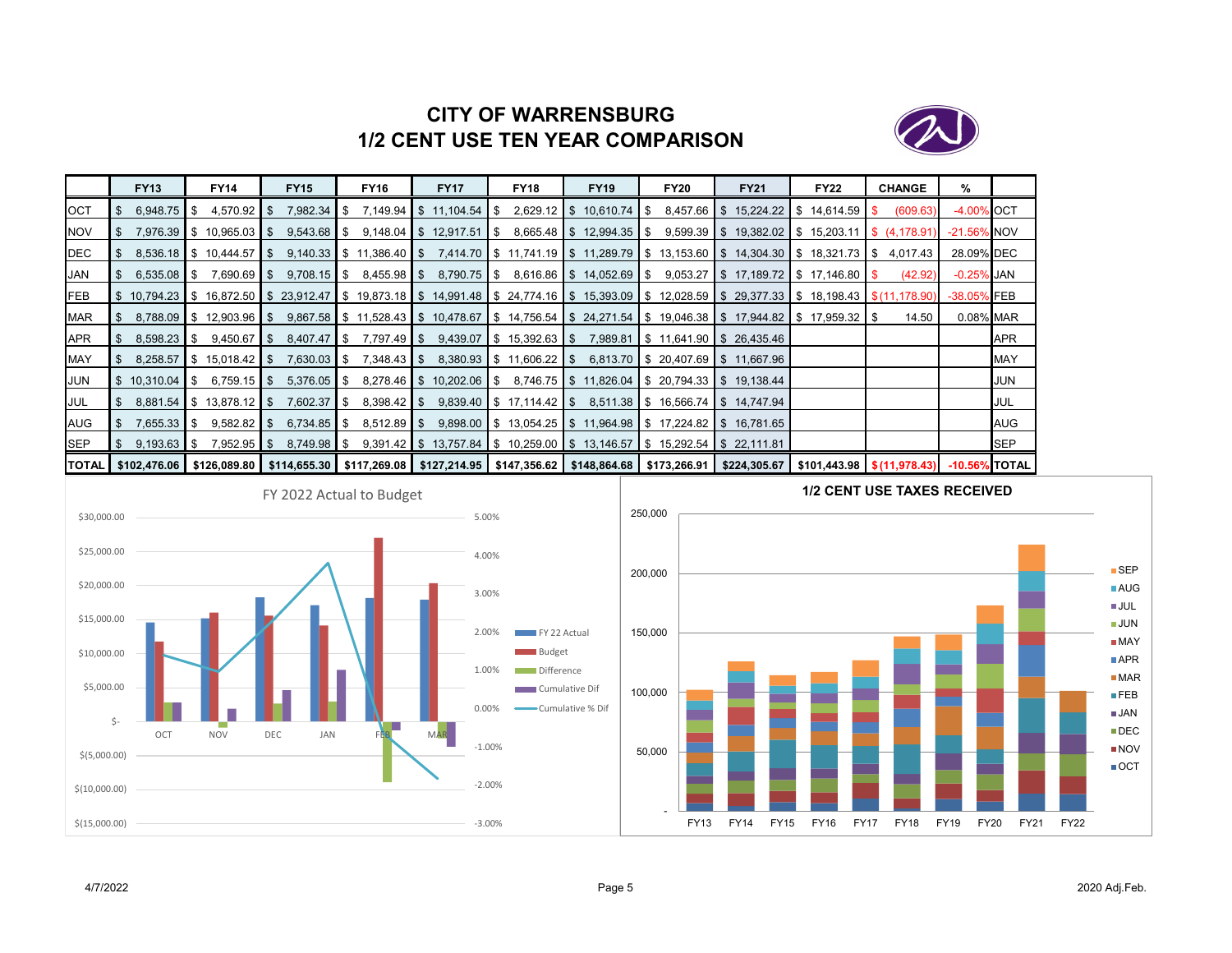

# **CITY OF WARRENSBURG3/8 CENT USE TEN YEAR COMPARISON**

|              | <b>FY13</b>            | <b>FY14</b>                                   | <b>FY15</b> | <b>FY16</b>               | <b>FY17</b>                                                                            | <b>FY18</b>                                                                                                                                               | <b>FY19</b>     | <b>FY20</b>                          | <b>FY21</b>                                                                                                                                                     | <b>FY22</b> | <b>CHANGE</b> | %              |            |
|--------------|------------------------|-----------------------------------------------|-------------|---------------------------|----------------------------------------------------------------------------------------|-----------------------------------------------------------------------------------------------------------------------------------------------------------|-----------------|--------------------------------------|-----------------------------------------------------------------------------------------------------------------------------------------------------------------|-------------|---------------|----------------|------------|
| <b>I</b> OCT | \$4.868.24             | $\frac{1}{5}$ 3,202.35 $\frac{1}{5}$ 5,986.01 |             | $\frac{1}{5}$ 5.361.79 \$ | 8,327.37                                                                               | 1,971.59<br>-SS                                                                                                                                           | 7,957.06<br>IS. | IS.                                  | $6,342.45$ \$ 11,416.73 \$ 10,959.57                                                                                                                            |             | (457.16)      | -4.00% OCT     |            |
| <b>NOV</b>   | \$5,588.20  \$7,682.01 |                                               |             |                           | $\parallel$ \$ 7,156.86 $\parallel$ \$ 6,860.18 $\parallel$ \$ 9,686.92 $\parallel$ \$ | $6,498.29$ \ \ \$                                                                                                                                         | $9,744.54$ \$   |                                      | 7,198.64 \$14,534.70 \$11,400.90 \$(3,133.80)                                                                                                                   |             |               | $-21.56\%$ NOV |            |
| DEC          |                        |                                               |             |                           | $$5,980.38$   \$7,317.38   \$6,854.39   \$8,538.73   \$5,560.33   \$                   | $8,804.79$ \$                                                                                                                                             | $8,466.29$ \$   |                                      | $9,863.97$ \$ 10,726.88 \$ 13,739.58 \$                                                                                                                         |             | 3,012.70      | 28.09% DEC     |            |
| JAN          |                        |                                               |             |                           |                                                                                        |                                                                                                                                                           |                 |                                      | \$4,578.42 \$5,388.03 \$7,280.21 \$6,341.20 \$6,592.23 \$6,461.84 \$10,538.20 \$6,789.10 \$12,890.68 \$12,858.50 \$                                             |             | (32.18)       | -0.25% JAN     |            |
| <b>IFEB</b>  |                        |                                               |             |                           |                                                                                        |                                                                                                                                                           |                 |                                      | \$7,562.35   \$12,652.80   \$17,932.11   \$14,903.02   \$11,242.20   \$18,578.30   \$11,543.38   \$9,020.32   \$22,030.24   \$13,647.12   \$(8,383.12)          |             |               | -38.05% FEB    |            |
| <b>MAR</b>   |                        |                                               |             |                           |                                                                                        |                                                                                                                                                           |                 |                                      | \$6,156.87  \$9,676.76  \$7,399.76  \$8,645.24  \$7,858.02  \$11,066.02  \$18,201.38  \$14,283.00  \$13,456.93  \$13,467.81  \$                                 |             | 10.88         | 0.08% MAR      |            |
| <b>APR</b>   |                        |                                               |             |                           |                                                                                        | $$6,023.85$ $$7,087.12$ $$6,304.81$ $$5,847.39$ $$7,078.42$ $$11,543.03$ $$5$                                                                             | $5,991.60$ \$   |                                      | 8,730.34 \$ 19,824.12                                                                                                                                           |             |               |                | <b>APR</b> |
| <b>MAY</b>   |                        |                                               |             |                           |                                                                                        | $\frac{1}{3}$ 5,785.89 $\frac{1}{3}$ 511,262.41 $\frac{1}{3}$ 5,721.80 $\frac{1}{3}$ 5,510.63 $\frac{1}{3}$ 6,284.91 $\frac{1}{3}$ 8,703.58 $\frac{1}{3}$ |                 | $5,109.64$ \$ $15,303.85$ \$         | 8,749.87                                                                                                                                                        |             |               |                | <b>MAY</b> |
| JUN          |                        |                                               |             |                           | \$7,223.13  \$5,068.72  \$4,031.53  \$6,208.07  \$7,650.59  \$                         | $6,559.25$ \$                                                                                                                                             |                 |                                      | 8,868.43 \$ 15,593.79 \$ 14,352.03                                                                                                                              |             |               |                | JUN        |
| JUL          |                        |                                               |             |                           |                                                                                        | $$6,222.33$ $$10,407.29$ $$5,701.06$ $$6,298.02$ $$7,378.63$ $$12,834.21$ $$5$                                                                            |                 | $6,382.74$ \$ 12,423.51 \$ 11,059.57 |                                                                                                                                                                 |             |               |                | JUL        |
| AUG          |                        |                                               |             |                           | \$5.363.27   \$7.186.22   \$5.050.51   \$6.383.87   \$7.422.58   \$                    | $9,789.46$ S                                                                                                                                              |                 | 8,972.62 \$12,917.00 \$12,584.67     |                                                                                                                                                                 |             |               |                | AUG        |
| <b>I</b> SEP |                        |                                               |             |                           | $\frac{1}{5}$ 6,440.98 \$ 5,963.97 \$ 6,561.67 \$ 7,042.69 \$ 10,317.09 \$             | 7,693.28 \$                                                                                                                                               |                 |                                      | 9,858.70 \$11,467.97 \$16,581.78                                                                                                                                |             |               |                | SEP        |
| <b>TOTAL</b> | \$71,793.91 I          |                                               |             |                           |                                                                                        |                                                                                                                                                           |                 |                                      | \$92,895.06   \$85,980.72   \$87,940.83   \$95,399.29   \$110,503.64   \$111,634.58   \$129,933.94   \$168,208.20   \$ 76,073.48   \$ (8,982.68)  -10.56% TOTAL |             |               |                |            |



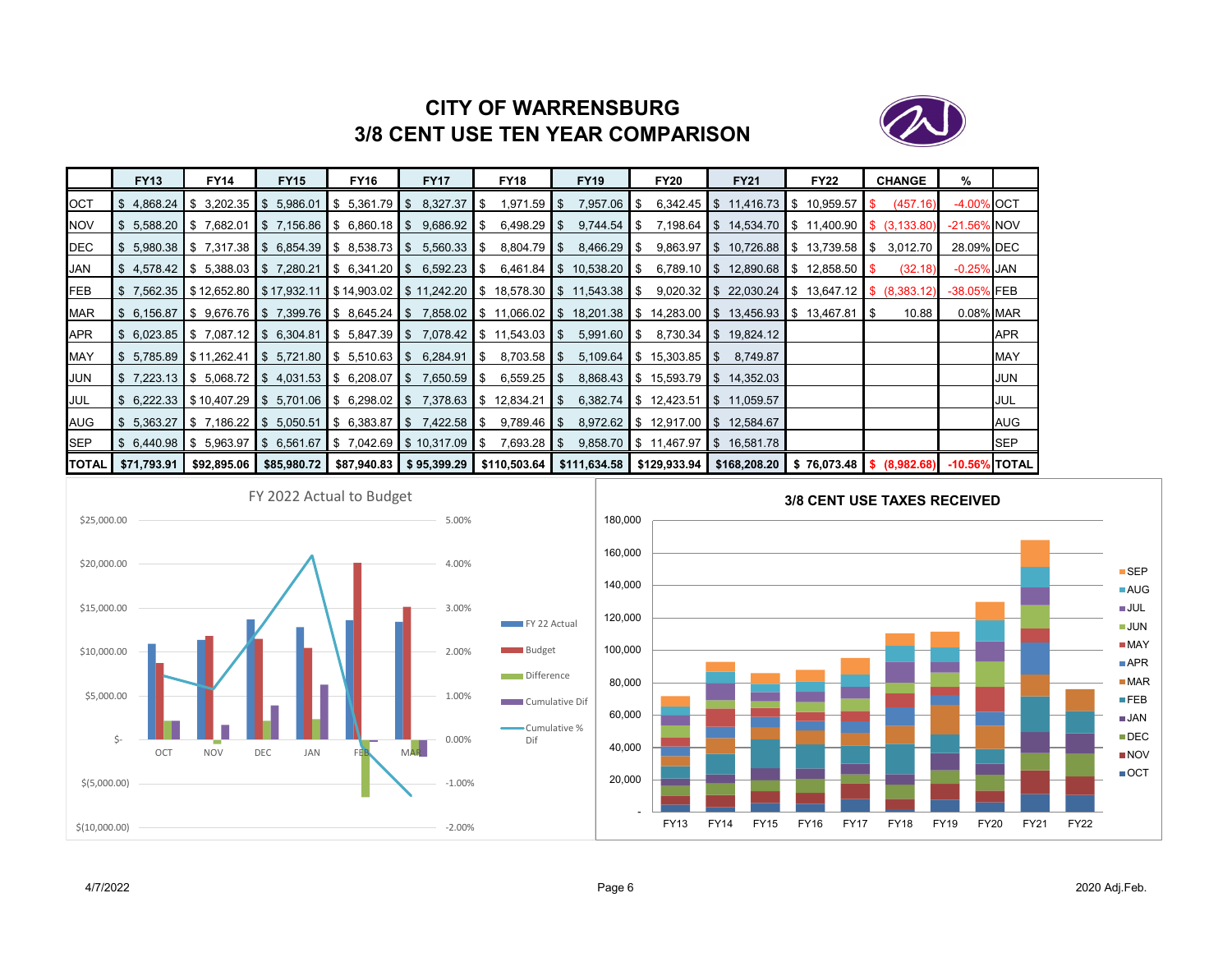# **CITY OF WARRENSBURGLAW ENFORCEMENT TEN YEAR COMPARISON**



|     | <b>FY13</b>                          | <b>FY14</b>                  | <b>FY15</b>                                                                                                                                       | <b>FY16</b> | <b>FY17</b>                                                                                                         | <b>FY18</b> | <b>FY19</b>                                                      | <b>FY20</b> | <b>FY21</b> | <b>FY22</b>    | <b>CHANGE</b>            | %                   |             |
|-----|--------------------------------------|------------------------------|---------------------------------------------------------------------------------------------------------------------------------------------------|-------------|---------------------------------------------------------------------------------------------------------------------|-------------|------------------------------------------------------------------|-------------|-------------|----------------|--------------------------|---------------------|-------------|
| OCT | -SS                                  | 68.648.72 S 49.734.02 S      |                                                                                                                                                   |             | 69,740.56 \$73,177.08 \$74,169.96 \$70,492.57 \$62,332.51 \$71,710.54 \$79,577.66 \$                                |             |                                                                  |             |             |                | 91,375.16 \$11,797.50    | 14.83% OCT          |             |
| NOV |                                      |                              | $\frac{1}{2}$ 55.212.92 $\frac{1}{2}$ 77.887.02 $\frac{1}{2}$ 63.532.50 $\frac{1}{2}$ 58.894.22 $\frac{1}{2}$ 55.595.27                           |             |                                                                                                                     |             | $\$\$$ 52,280.94 \\ \$ 59,911.16 \ \$ 63,444.87 \ \$ 68,686.74 \ |             |             | 75,208.85 \$   | 6,522.11                 | 9.50% NOV           |             |
| DEC |                                      |                              | \$ 58,370.64  \$ 65,709.45  \$ 72,535.63  \$ 79,184.98  \$ 72,791.45  \$100,119.52  \$ 73,344.67  \$ 71,772.51  \$ 87,141.65  \$                  |             |                                                                                                                     |             |                                                                  |             |             |                | 99,896.60 \$12,754.95    | 14.64% DEC          |             |
| JAN | 53,269.01                            |                              | \$61,204.89  \$68,952.60  \$62,138.58  \$73,293.44  \$55,325.38  \$73,118.12  \$72,310.87  \$81,012.60                                            |             |                                                                                                                     |             |                                                                  |             |             | $80,062.16$ \$ | (950.44)                 | $-1.17\%$ JAN       |             |
| FEB |                                      |                              | $$5,330.96$ $$68,707.24$ $$61,982.30$ $$54,930.81$                                                                                                |             | \$53,749.36  \$66,673.84  \$66,817.69  \$75,654.69  \$63,404.45  \$                                                 |             |                                                                  |             |             | 83,739.71      | \$20,335.26              | 32.07% FEB          |             |
| MAR | $\frac{1}{3}$ 64,281.82 \$ 59,850.51 |                              |                                                                                                                                                   |             | $\frac{1}{3}$ 62,673.10 \ \$ 83,803.95 \ \$ 80,502.75 \ \$ 92,142.87 \ \$ 73,811.27 \ \$ 69,821.52 \ \$ 88,105.70 \ |             |                                                                  |             |             |                | $90,707.26$ \$ 2,601.56  | 2.95% MAR           |             |
| APR |                                      |                              | \$62,409.29 \$64,069.15 \$73,651.81 \$67,565.62 \$65,452.50 \$74,151.28 \$70,352.26 \$79,816.54 \$70,373.08                                       |             |                                                                                                                     |             |                                                                  |             |             |                |                          |                     | <b>APR</b>  |
| MAY |                                      |                              | $\$\$$ 49,808.18 $\$\$$ 77,051.67 $\$\$$ 52,566.73 $\$\$$ 57,599.71                                                                               |             | $\$\,51,343.45$ $\$\,58,958.71$                                                                                     |             | $\$\$$ 61,991.69 \\ \$ 64,713.00 \ \$ 80,552.28                  |             |             |                |                          |                     | <b>MAY</b>  |
| JUN |                                      |                              | \$ 70.162.15  \$ 67.583.98  \$ 85.528.20  \$ 84.711.15  \$ 71.905.69  \$ 73.249.53  \$ 82.790.48  \$ 85.248.59  \$100.836.52                      |             |                                                                                                                     |             |                                                                  |             |             |                |                          |                     | <b>JUN</b>  |
| JUL |                                      |                              | \$73,007.64 \$78,859.70 \$74,596.87 \$71,509.19 \$85,628.15 \$91,680.94 \$77,897.41 \$90,174.20 \$89,383.61                                       |             |                                                                                                                     |             |                                                                  |             |             |                |                          |                     | JUL         |
| AUG |                                      | $$48,900.29$ $$58,419.92$ \$ |                                                                                                                                                   |             | 55,602.98 \$ 58,375.82 \$ 62,219.29 \$ 65,662.95 \$ 73,962.21 \$ 86,525.80 \$ 74,520.21                             |             |                                                                  |             |             |                |                          |                     | AUG         |
| SEP |                                      |                              | \$79,282.17  \$75,385.36  \$81,916.16  \$83,389.29  \$74,742.70  \$89,108.85  \$89,310.51  \$94,198.39  \$104,298.47                              |             |                                                                                                                     |             |                                                                  |             |             |                |                          |                     | <b>ISEP</b> |
|     |                                      |                              | TOTAL   \$738,683.79   \$804,462.91   \$823,279.44   \$835,280.40   \$821,394.01   \$889,847.38   \$865,639.98   \$925,391.52   \$987,892.97   \$ |             |                                                                                                                     |             |                                                                  |             |             |                | $520,989.74$ \$53,060.94 | <b>11.34% TOTAL</b> |             |



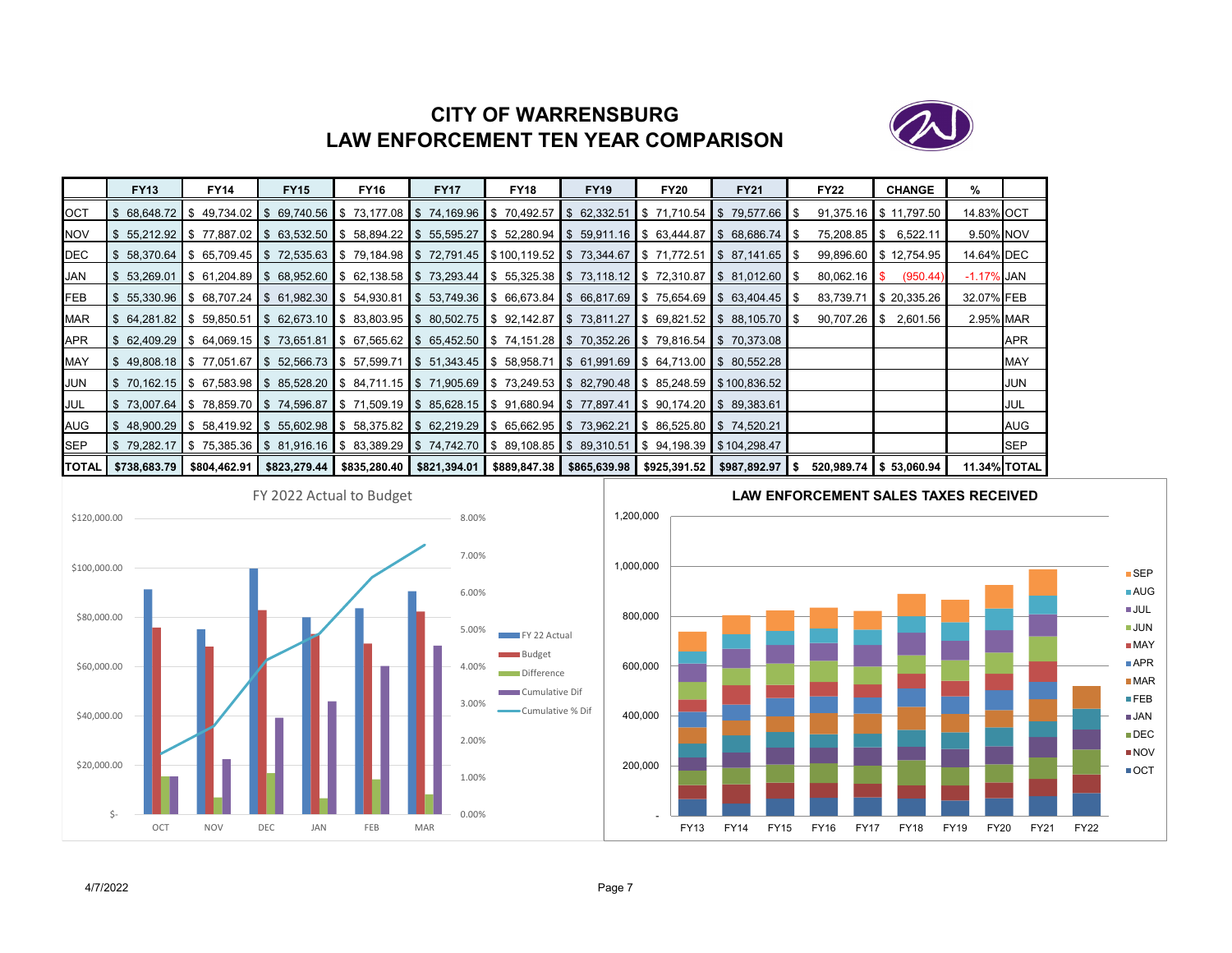

# **CITY OF WARRENSBURGMONTHLY REVENUE COMPARISON**

**as of 04/03/2022**

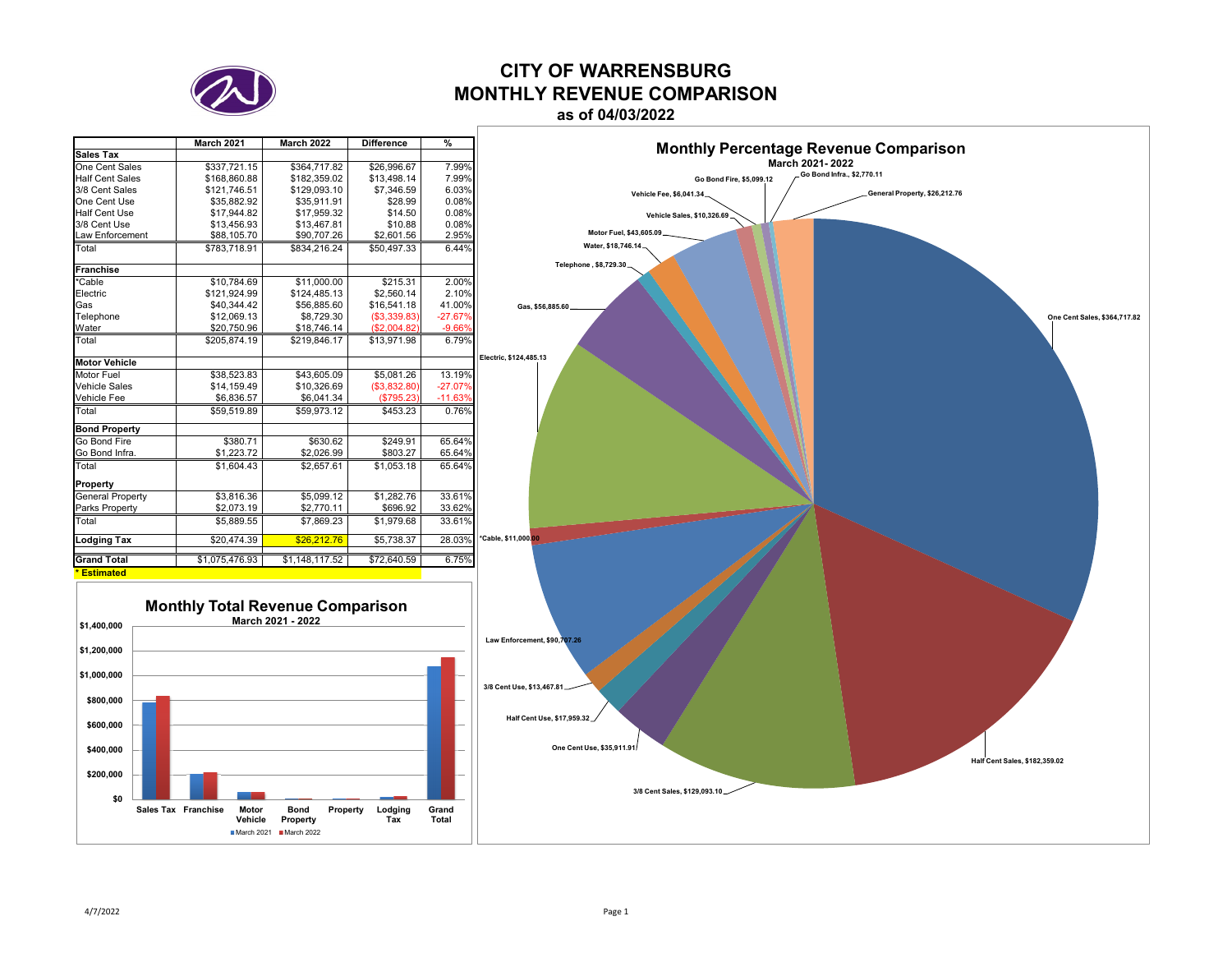

### **CITY OF WARRENSBURGMONTHLY REVENUE COMPARISONas of 04/03/2022**

|                         | Year to Date 2021 | Year to Date 2022 | <b>Difference</b> | $\frac{9}{6}$ |
|-------------------------|-------------------|-------------------|-------------------|---------------|
| <b>Sales Tax</b>        |                   |                   |                   |               |
| One Cent Sales          | \$1,774,315.56    | \$2,021,183.15    | \$246,867.59      | 13.91%        |
| <b>Half Cent Sales</b>  | \$887,158.16      | \$1,010,590.47    | \$123,432.31      | 13.91%        |
| 3/8 Cent Sales          | \$645.635.08      | \$732.460.00      | \$86.824.92       | 13.45%        |
| One Cent Use            | \$226,802.28      | \$202,849.95      | (\$23,952.33)     | $-10.56%$     |
| Half Cent Use           | \$113,422.41      | \$101,443.98      | (\$11,978.43)     | $-10.56%$     |
| 3/8 Cent Use            | \$85,056.16       | \$76,073.48       | (\$8,982.68)      | $-10.56%$     |
| <b>Law Enforcement</b>  | \$467,928.80      | \$520,989.74      | \$53,060.94       | 11.34%        |
| Total                   | \$4.200.318.45    | \$4.665.590.77    | \$465.272.32      | 11.08%        |
| <b>Franchise</b>        |                   |                   |                   |               |
| *Cable                  | \$72.780.11       | \$58,670.39       | (S14.109.72)      | $-19.39%$     |
| Electric                | \$733,488.76      | \$762,219.08      | \$28,730.32       | 3.92%         |
| Gas                     | \$151,850.73      | \$178,545.74      | \$26,695.01       | 17.58%        |
| Telephone               | \$81,827.11       | \$75,227.43       | (S6, 599.68)      | $-8.07%$      |
| Water                   | \$136,422.50      | \$144,407.44      | \$7,984.94        | 5.85%         |
| Total                   | \$1.176.369.21    | \$1.219.070.08    | \$42,700.87       | 3.63%         |
| <b>Motor Vehicle</b>    |                   |                   |                   |               |
| Motor Fuel              | \$244,168.88      | \$275,208.94      | \$31,040.06       | 12.71%        |
| Vehicle Sales           | \$90.599.73       | \$85,762.26       | (\$4,837.47)      | $-5.34%$      |
| Vehicle Fee             | \$44,246.12       | \$41,381.39       | (\$2,864.73)      | $-6.47%$      |
| Total                   | \$379.014.73      | \$402.352.59      | \$23,337.86       | 6.16%         |
| <b>Bond Property</b>    |                   |                   |                   |               |
| Go Bond Fire            | \$237,569.18      | \$252,817.44      | \$15,248.26       | 6.42%         |
| Go Bond Infra.          | \$763,615.23      | \$812,627.46      | \$49,012.23       | 6.42%         |
| Total                   | \$1.001.184.41    | \$1.065.444.90    | \$64,260.49       | 6.42%         |
| Property                |                   |                   |                   |               |
| <b>General Property</b> | \$748,135.27      | \$792.449.37      | \$44.314.10       | 5.92%         |
| Parks Property          | \$406,414.93      | \$430,499.39      | \$24,084.46       | 5.93%         |
| Total                   | \$1,154,550.20    | \$1,222,948.76    | \$68,398.56       | 5.92%         |
| <b>Lodging Tax</b>      | \$126,571.97      | \$87,970.71       | (\$38,601.26)     | $-30.50%$     |
|                         |                   |                   |                   |               |
| <b>Grand Total</b>      | \$7,036,824.56    | \$7,597,932.91    | \$561,108.35      | 7.97%         |
| * Estimated             |                   |                   |                   |               |



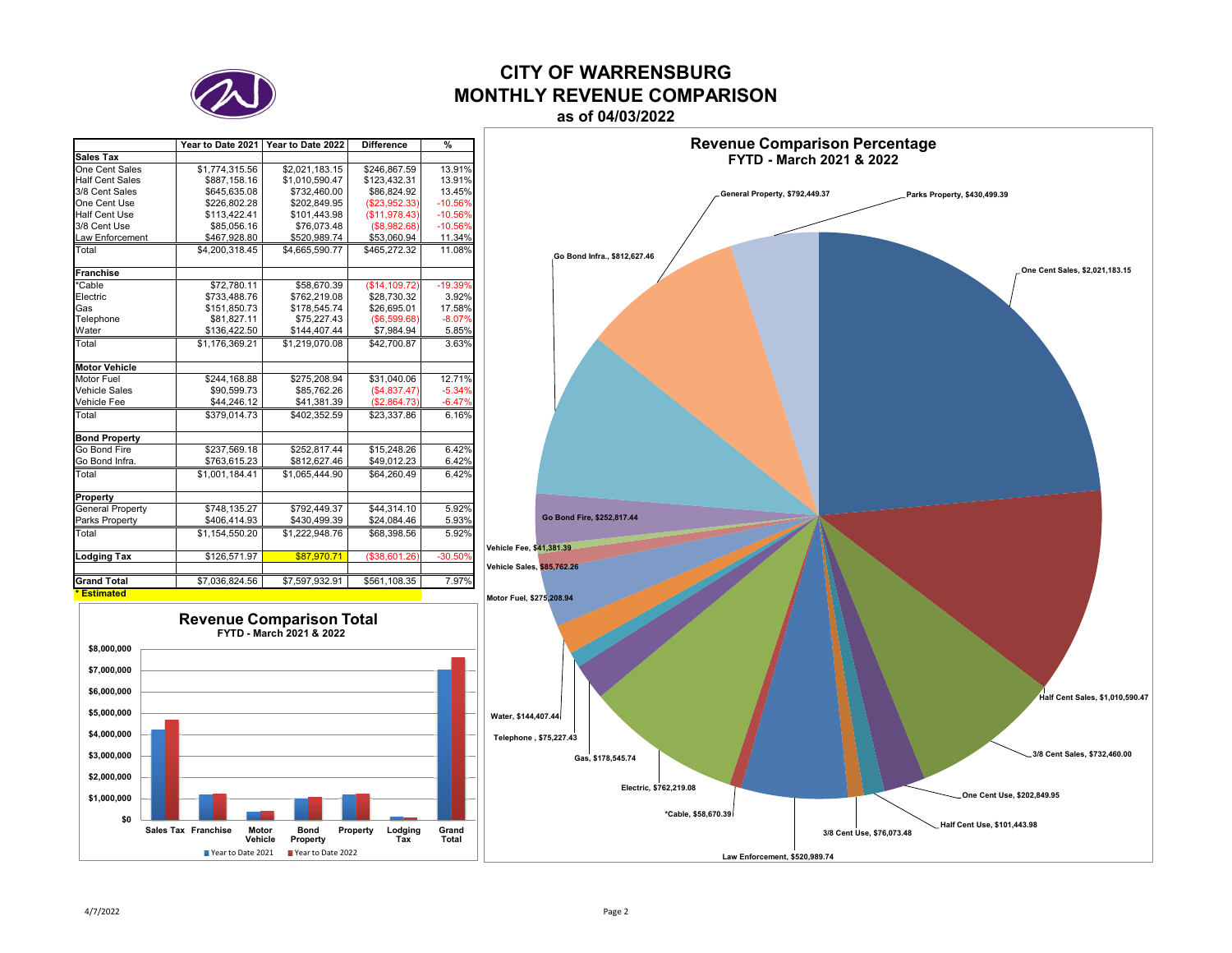

### **CITY OF WARRENSBURGMONTHLY REVENUE COMPARISONas of 04/03/2022**

### **2022 Budget Year to Date 2022 Difference % Remaining Sales Tax**One Cent Sales  $\frac{$3,700,000.00}{$2,021,183.15}$  (\$1,678,816.85) 45.37%<br>\$1,800,000.00 \$1,010,590.47 (\$789,409.53) 43.86% Half Cent Sales \$1,800,000.00 \$1,010,590.47 (\$789,409.53) 43.86%<br>3/8 Cent Sales \$1,350,000.00 \$732,460.00 (\$617.540.00) 45.74%  $\left\{\n \begin{array}{ccc}\n \$4,350,000.00 \\
\$5732,460.00 \\
\$202,849.95\n \end{array}\n\right.\n\left.\n \begin{array}{ccc}\n \$617,540.00 \\
\$217,150.05\n \end{array}\n\right.\n\right\}$ 45.74% One Cent Use \$420,000.00 \$202,849.95 (\$217,150.05) 51.70%  $\begin{array}{c|c|c|c|c|c|c|c|c} \hline \text{$\$200,000.00} & \text{$\$101,443.98} & \text{$\$150,000.00} & \text{$\$76,073.48} & \text{$\$150,000.00} & \text{$\$150,000.00} & \text{$\$100,000.00} & \text{$\$100,000.00} & \text{$\$100,000.00} & \text{$\$100,000.00} & \text{$\$100,000.00} & \text{$\$100,000.00} & \text{$$ 3/8 Cent Use \$150,000.00 \$76,073.48 (\$73,926.52) 49.28% Law Enforcement Total \$8,560,000.00 \$4,665,590.77 (\$3,894,409.23) 45.50% **Franchise**  Cable \$145,000.00 \$58,670.39 (\$86,329.61) 59.54%  $\begin{array}{c|c}\n $1,570,000.00 & $762,219.08 & $807,780.92\n \end{array}$   $\begin{array}{c}\n $1,570,000.00 & $51.45\% \\
$267,000.00 & $178.545.74\n \end{array}$   $\begin{array}{c}\n $888,454.26 \\
$888,454.26\n \end{array}$ <br>  $\begin{array}{c}\n 33.13\% & 33.13\% \\
33.13\% & 33.13\% \\
33.13\% & 33.13$ Gas \$267,000.00 \$178,545.74 (\$88,454.26) 33.13% Telephone \$150,000.00 \$75,227.43 (\$74,772.57) 49.85% Water \$276,000.00 \$144,407.44 (\$131,592.56) 47.68% Total \$2,408,000.00 \$1,219,070.08 (\$1,188,929.92) 49.37% **Motor Vehicle**Motor Fuel \$500,000.00 \$275,208.94 (\$224,791.06) 44.96%<br>Vehicle Sales \$180.000.00 \$85.762.26 (\$94.237.74) 52.35% Vehicle Sales Vehicle Fee \$85,000.00 \$41,381.39 (\$43,618.61) 51.32% Total \$765,000.00 \$402,352.59 (\$362,647.41) 47.40% **Bond Property** Go Bond Fire \$252,000.00 \$252,817.44 \$817.44 -0.32<br>Go Bond Infra. \$798.000.00 \$812.627.46 \$14.627.46 -1.83 Go Bond Infra. Total \$1,050,000.00 \$1,065,444.90 \$15,444.90 -1.47 **Property** General Property  $\frac{$855,000.00}{$425,000.00}$  \$792,449.37 (\$62,550.63) 7.32%<br>Parks Property \$425,000.00 \$430,499.39 \$5,499.39 -1.29% Parks Property \$425,000.00 | \$430,499.39 | \$5,499.39 | -1.29 Total \$1,280,000.00 \$1,222,948.76 (\$57,051.24) 4.46% **Lodging Tax**  $$250,000.00$  $$87,970.71$   $($162,029.29)$  64.81% **Grand Total**\$13,263,000.00 \$7,597,932.91 (\$5,665,067.09) 42.71%

**Revenue to Budget Comparison Total FYTD - March 2022**



**Revenue to Budget Comparison Percentage**

**One Cent Use, \$202,849.95** 

Law Enforcement, \$520,989378 Cent Use, \$76,073.48 Half Cent Use, \$101,443.98

**\$0\$2,000,000 \$4,000,000 \$6,000,000 \$8,000,000 \$10,000,000 \$12,000,000 \$14,000,000**

**Sales Tax Franchise Motor**

**Vehicle**

2022 Budget

**BondProperty**

Pear to Date 2022

**Property Lodging Grand Total Tax**

**Gas, \$178,545.74** 

**Telephone , \$75,227.43** 

**Electric, \$762,219.08**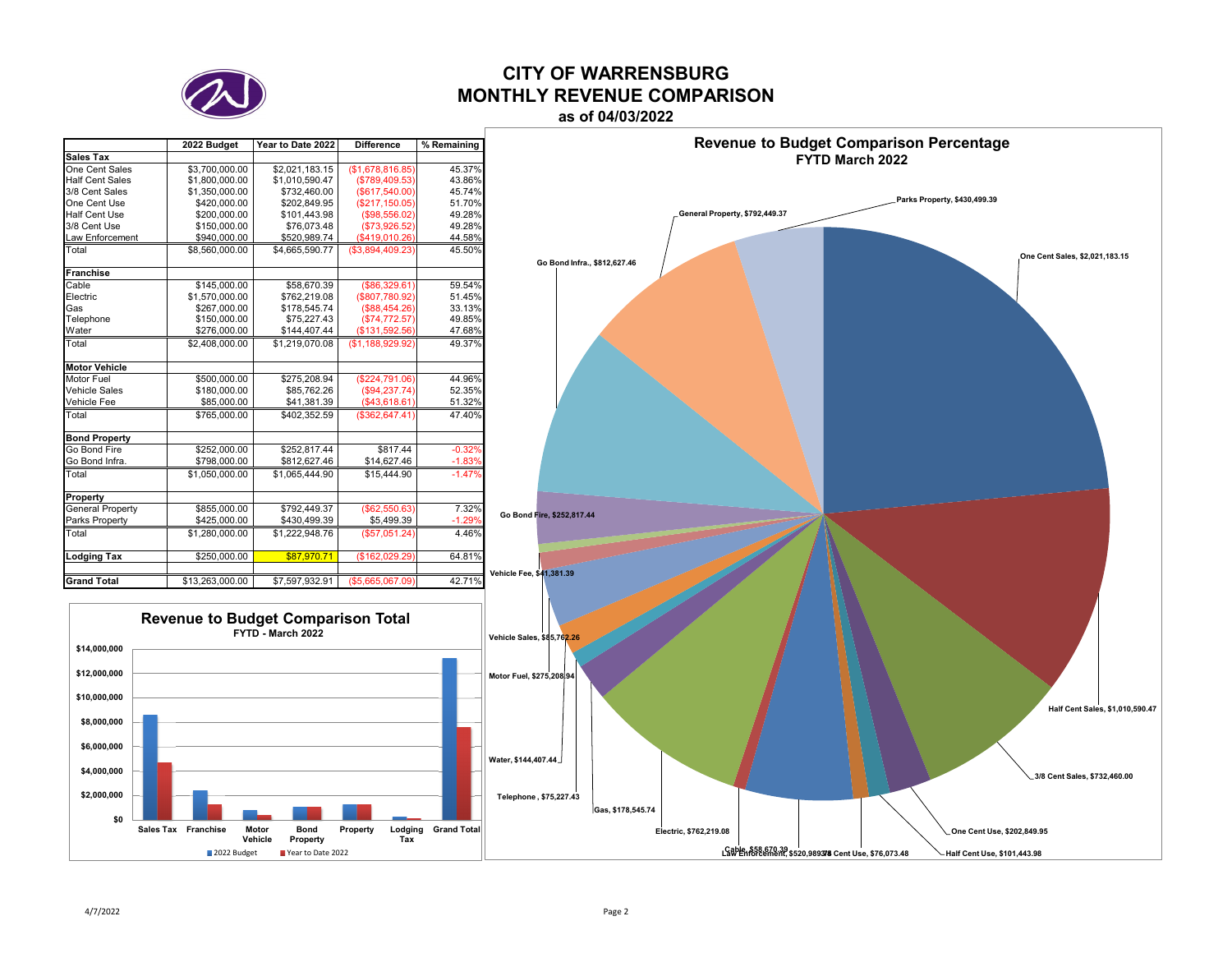

# **Budget Report**

For Fiscal: 2021-2022 Period Ending: 03/31/2022

|                                 |                            |                     |                     |                 |                 | Variance        |           |
|---------------------------------|----------------------------|---------------------|---------------------|-----------------|-----------------|-----------------|-----------|
|                                 |                            | Original            | Current             | Period          | <b>Fiscal</b>   | Favorable       | Percent   |
| RevCategor                      |                            | <b>Total Budget</b> | <b>Total Budget</b> | <b>Activity</b> | <b>Activity</b> | (Unfavorable)   | Remaining |
| <b>Fund: 110 - GENERAL</b>      |                            |                     |                     |                 |                 |                 |           |
| Revenue                         |                            |                     |                     |                 |                 |                 |           |
| 511 - PROPERTY TAX              |                            | 886,300.00          | 886,300.00          | 36,593.35       | 926,456.48      | 40,156.48       | 4.53%     |
| 512 - SALES TAX                 |                            | 4,667,000.00        | 4,667,000.00        | 457,573.34      | 2,556,772.18    | $-2,110,227.82$ | 45.22%    |
| <b>513 - USE TAX</b>            |                            | 420,000.00          | 420,000.00          | 35,911.91       | 202,849.95      | $-217,150.05$   | 51.70%    |
| 514 - FRANCHISE TAX             |                            | 2,408,000.00        | 2,408,000.00        | 215,534.64      | 1,240,300.37    | $-1,167,699.63$ | 48.49%    |
| 519 - TAX - NON CATEGORIZED     |                            | 250,000.00          | 320,000.00          | 27,470.67       | 156,071.30      | $-163,928.70$   | 51.23%    |
| 521 - INTERGOVEN - FED GRANT    |                            | 18,890.00           | 18,890.00           | 0.00            | 2,212.00        | $-16,678.00$    | 88.29%    |
| 522 - INTERGOVEN - STATE GRANT  |                            | 10,000.00           | 10,000.00           | 0.00            | 17,257.16       | 7,257.16        | 72.57%    |
| 523 - INTERGOVEN - LOCAL GRANT  |                            | 11,700.00           | 12,900.00           | 0.00            | 1,200.00        | $-11,700.00$    | 90.70%    |
| 531 - LICENSES                  |                            | 102,800.00          | 102,800.00          | 397.96          | 8,550.25        | -94,249.75      | 91.68%    |
| 532 - PERMITS                   |                            | 125,390.00          | 125,390.00          | 7,554.44        | 56,791.30       | $-68,598.70$    | 54.71%    |
| <b>541 - FINES</b>              |                            | 267,300.00          | 267,300.00          | 4,671.06        | 93,333.17       | $-173,966.83$   | 65.08%    |
| 551 - SERVICE & MERCHANDISE     |                            | 271,600.00          | 271,600.00          | 7,753.80        | 95,422.55       | $-176, 177.45$  | 64.87%    |
| 555 - SERVICE & MERCHANDISE     |                            | 847,470.00          | 847,470.00          | 211,867.50      | 423,735.00      | $-423,735.00$   | 50.00 %   |
| 561 - ASSET SALES               |                            | 6,000.00            | 6,000.00            | 0.00            | 0.00            | $-6,000.00$     | 100.00%   |
| 571 - INTEREST INCOME           |                            | 56,020.00           | 56,020.00           | 0.00            | 18,205.72       | $-37,814.28$    | 67.50%    |
| 591 - DONATION                  |                            | 18,900.00           | 18,900.00           | 8,975.00        | 21,075.00       | 2,175.00        | 11.51%    |
| 599 - REVENUE - NON CATEGORIZED |                            | 35,000.00           | 35,000.00           | 2,204.39        | 7,127.21        | $-27,872.79$    | 79.64%    |
| 711 - OTHER FINANCING SOURCES   |                            | 4,000.00            | 27,262.00           | 0.00            | 0.00            | $-27,262.00$    | 100.00%   |
|                                 | <b>Revenue Total:</b>      | 10,406,370.00       | 10,500,832.00       | 1,016,508.06    | 5,827,359.64    | -4,673,472.36   | 44.51%    |
|                                 | Fund: 110 - GENERAL Total: | 10,406,370.00       | 10,500,832.00       | 1,016,508.06    | 5,827,359.64    | -4,673,472.36   | 44.51%    |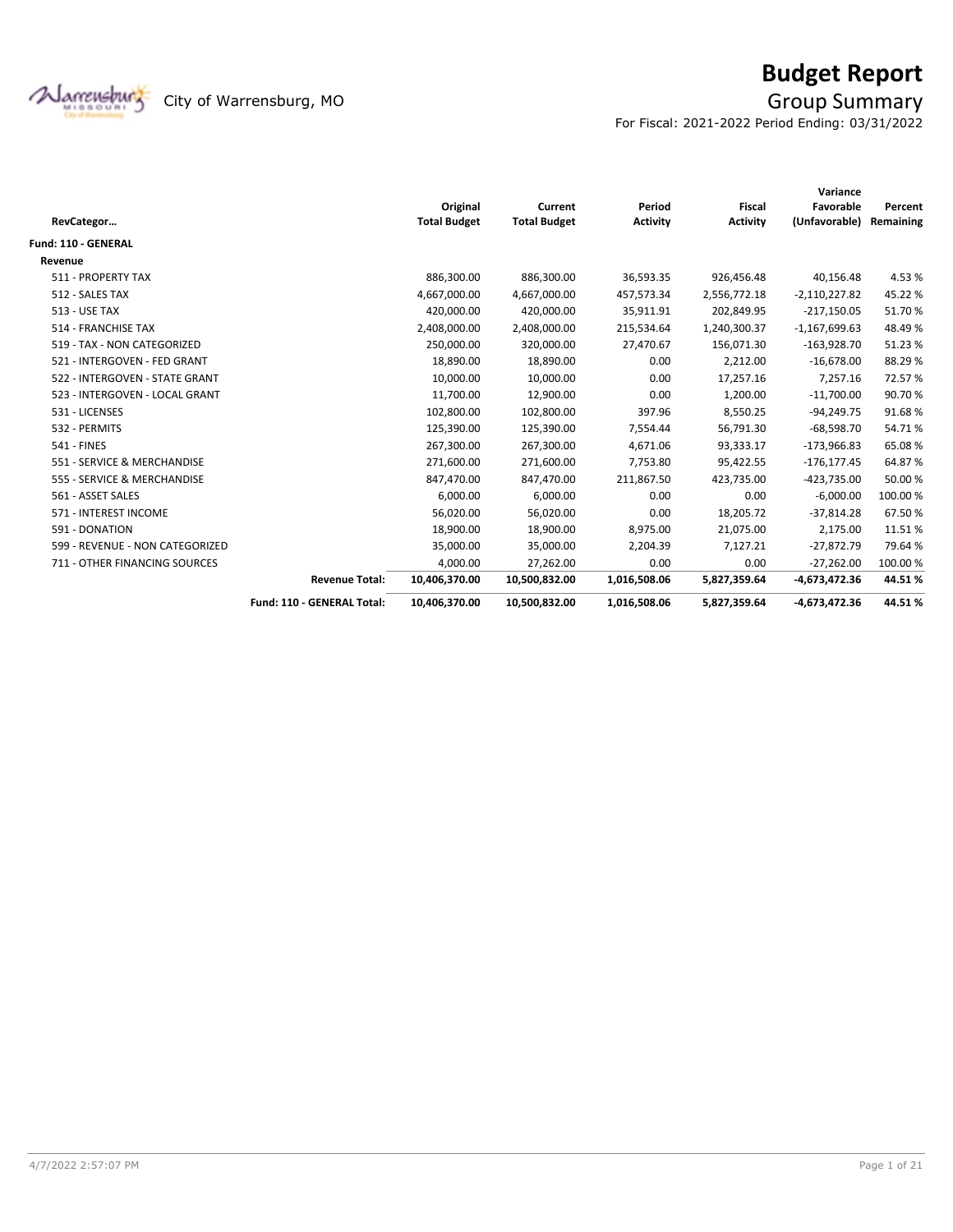| RevCategor                                  | Original<br><b>Total Budget</b> | Current<br><b>Total Budget</b> | Period<br><b>Activity</b> | Fiscal<br><b>Activity</b> | Variance<br>Favorable<br>(Unfavorable) | Percent<br>Remaining |
|---------------------------------------------|---------------------------------|--------------------------------|---------------------------|---------------------------|----------------------------------------|----------------------|
| <b>Fund: 210 - CAPITAL IMPROVEMENT TRAN</b> |                                 |                                |                           |                           |                                        |                      |
| Revenue                                     |                                 |                                |                           |                           |                                        |                      |
| 512 - SALES TAX                             | 680.000.00                      | 680,000.00                     | 53.931.78                 | 360.971.20                | $-319.028.80$                          | 46.92 %              |
| 551 - SERVICE & MERCHANDISE                 | 86.000.00                       | 86.000.00                      | 6.041.34                  | 41.381.39                 | $-44.618.61$                           | 51.88%               |
| 571 - INTEREST INCOME                       | 5.000.00                        | 5,000.00                       | 0.00                      | 3.703.70                  | $-1.296.30$                            | 25.93 %              |
| 711 - OTHER FINANCING SOURCES               | 151.300.00                      | 151.300.00                     | 0.00                      | 0.00                      | $-151.300.00$                          | 100.00 %             |
| <b>Revenue Total:</b>                       | 922.300.00                      | 922.300.00                     | 59.973.12                 | 406.056.29                | $-516.243.71$                          | 55.97 %              |
| Fund: 210 - CAPITAL IMPROVEMENT TRAN Total: | 922.300.00                      | 922.300.00                     | 59.973.12                 | 406.056.29                | $-516.243.71$                          | 55.97 %              |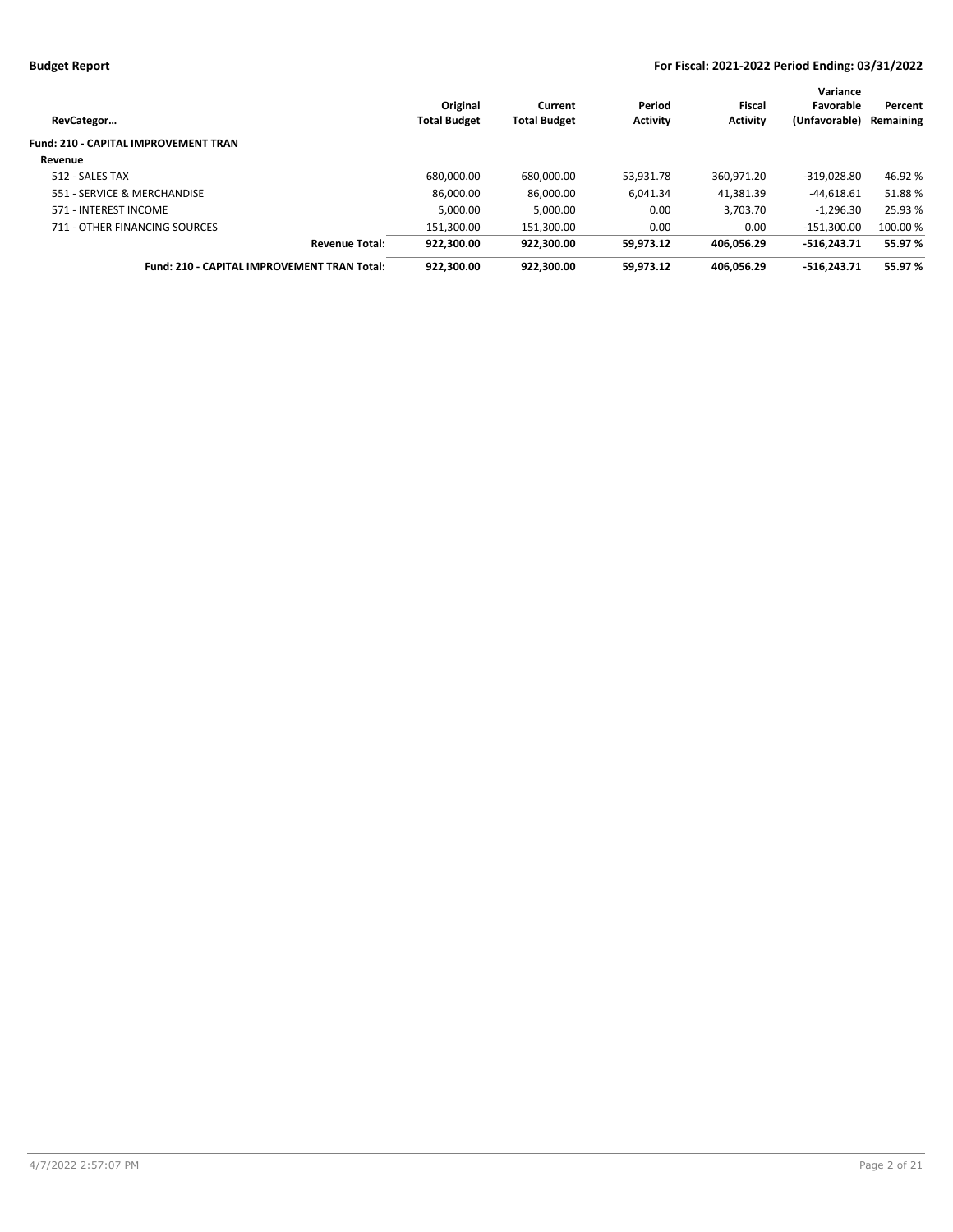| RevCategor                                   | Original<br><b>Total Budget</b> | Current<br><b>Total Budget</b> | Period<br><b>Activity</b> | Fiscal<br><b>Activity</b> | Variance<br>Favorable<br>(Unfavorable) | Percent<br>Remaining |
|----------------------------------------------|---------------------------------|--------------------------------|---------------------------|---------------------------|----------------------------------------|----------------------|
| Fund: 215 - CAPITAL IMPROVEMENT 1/2 C        |                                 |                                |                           |                           |                                        |                      |
| Revenue                                      |                                 |                                |                           |                           |                                        |                      |
| 512 - SALES TAX                              | 1,800,000.00                    | 1,800,000.00                   | 182,359.02                | 1,010,590.47              | -789.409.53                            | 43.86 %              |
| 513 - USE TAX                                | 200,000.00                      | 200,000.00                     | 17,959.32                 | 101,443.98                | $-98,556.02$                           | 49.28%               |
| 571 - INTEREST INCOME                        | 3,500.00                        | 3,500.00                       | 0.00                      | 4,620.45                  | 1,120.45                               | 32.01 %              |
| <b>Revenue Total:</b>                        | 2,003,500.00                    | 2.003.500.00                   | 200.318.34                | 1.116.654.90              | $-886.845.10$                          | 44.26 %              |
| Fund: 215 - CAPITAL IMPROVEMENT 1/2 C Total: | 2,003,500.00                    | 2.003.500.00                   | 200.318.34                | 1,116,654.90              | $-886.845.10$                          | 44.26 %              |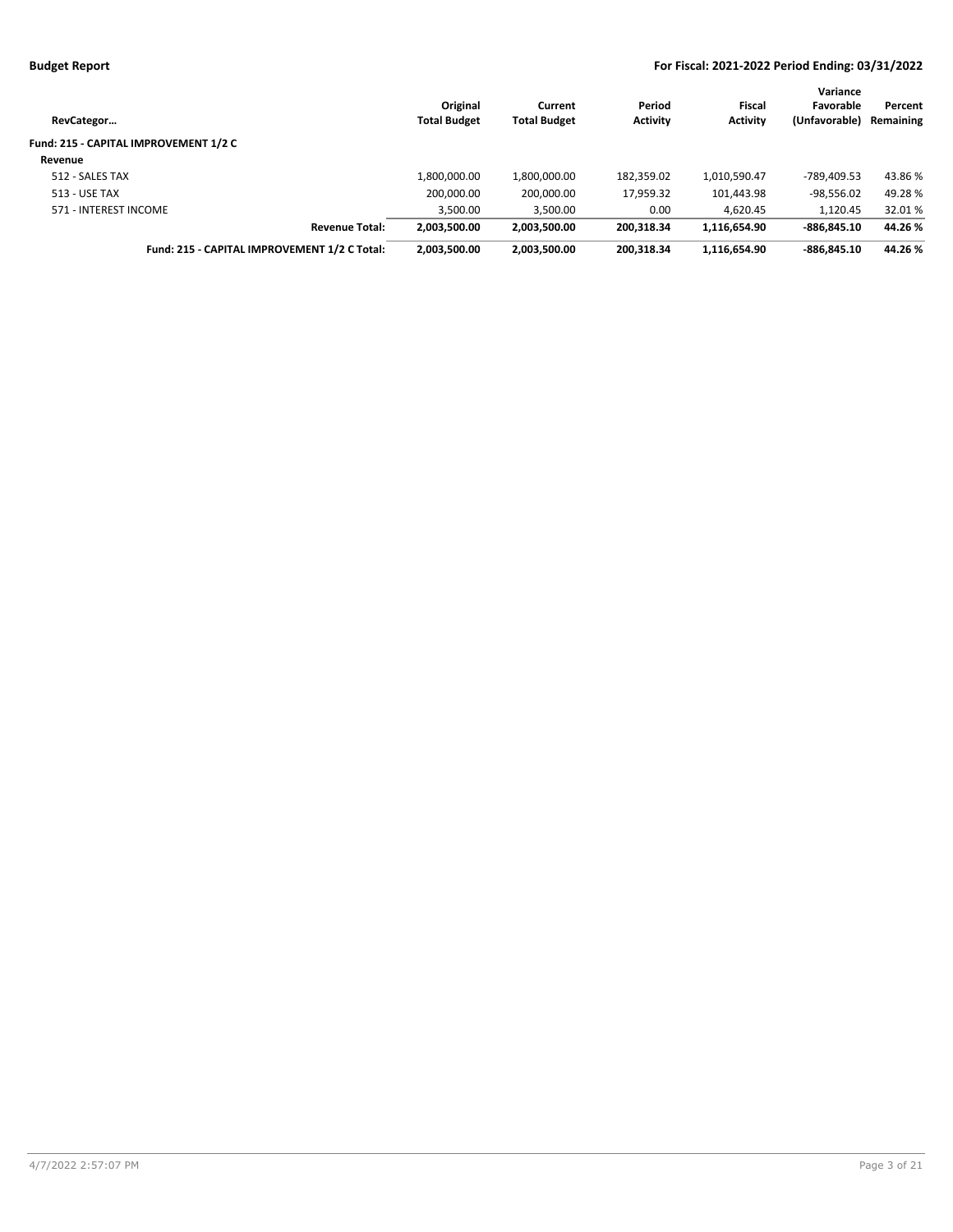| RevCategor                                  | Original<br><b>Total Budget</b> | Current<br><b>Total Budget</b> | Period<br><b>Activity</b> | Fiscal<br><b>Activity</b> | Variance<br>Favorable<br>(Unfavorable) | Percent<br>Remaining |
|---------------------------------------------|---------------------------------|--------------------------------|---------------------------|---------------------------|----------------------------------------|----------------------|
| <b>Fund: 225 - GENERAL OBLIGATION BONDS</b> |                                 |                                |                           |                           |                                        |                      |
| Revenue                                     |                                 |                                |                           |                           |                                        |                      |
| 511 - PROPERTY TAX                          | 1,114,300.00                    | 1,114,300.00                   | 3,222.25                  | 1,065,427.12              | $-48.872.88$                           | 4.39 %               |
| 571 - INTEREST INCOME                       | 3,300.00                        | 3,300.00                       | 0.00                      | 18,799.33                 | 15,499.33                              | 469.68%              |
| 599 - REVENUE - NON CATEGORIZED             | 12,000,000.00                   | 12,000,000.00                  | 0.00                      | 0.00                      | $-12.000.000.00$                       | 100.00 %             |
| <b>Revenue Total:</b>                       | 13,117,600.00                   | 13,117,600.00                  | 3.222.25                  | 1.084.226.45              | $-12,033,373.55$                       | 91.73%               |
| Fund: 225 - GENERAL OBLIGATION BONDS Total: | 13,117,600.00                   | 13,117,600.00                  | 3,222.25                  | 1,084,226.45              | $-12,033,373.55$                       | 91.73%               |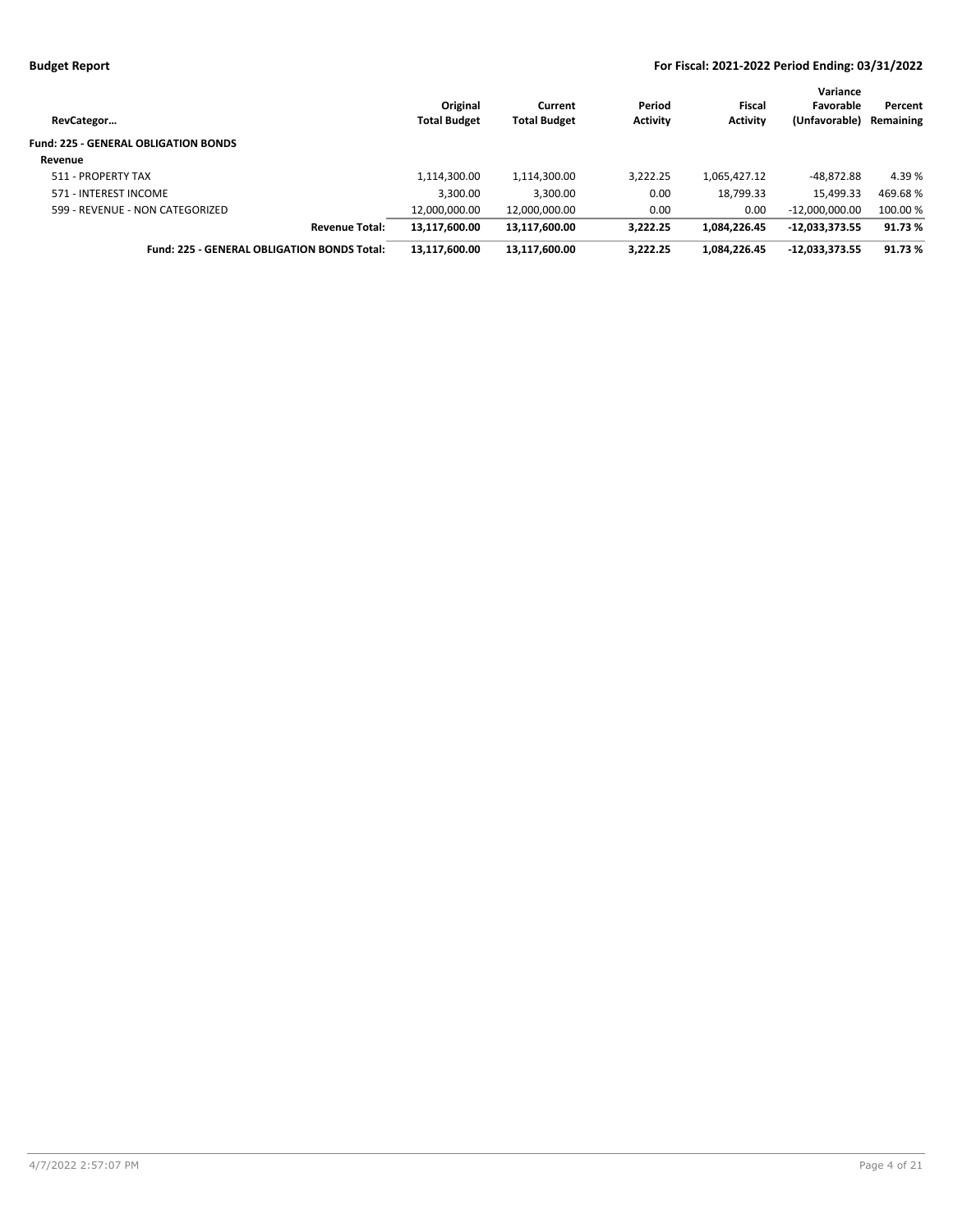| RevCategor                              | Original<br><b>Total Budget</b> | Current<br><b>Total Budget</b> | Period<br><b>Activity</b> | Fiscal<br><b>Activity</b> | Variance<br>Favorable<br>(Unfavorable) | Percent<br>Remaining |
|-----------------------------------------|---------------------------------|--------------------------------|---------------------------|---------------------------|----------------------------------------|----------------------|
| <b>Fund: 240 - AMERICAN RESCUE PLAN</b> |                                 |                                |                           |                           |                                        |                      |
| Revenue                                 |                                 |                                |                           |                           |                                        |                      |
| 521 - INTERGOVEN - FED GRANT            | 0.00                            | 2,060,029.00                   | 19,850.70                 | 19,850.70                 | -2,040,178.30                          | 99.04 %              |
| 571 - INTEREST INCOME                   | 0.00                            | 0.00                           | 0.00                      | 7.005.25                  | 7.005.25                               | 0.00%                |
| <b>Revenue Total:</b>                   | 0.00                            | 2.060.029.00                   | 19,850.70                 | 26.855.95                 | $-2,033,173.05$                        | 98.70%               |
| Fund: 240 - AMERICAN RESCUE PLAN Total: | 0.00                            | 2.060.029.00                   | 19.850.70                 | 26.855.95                 | $-2.033.173.05$                        | 98.70%               |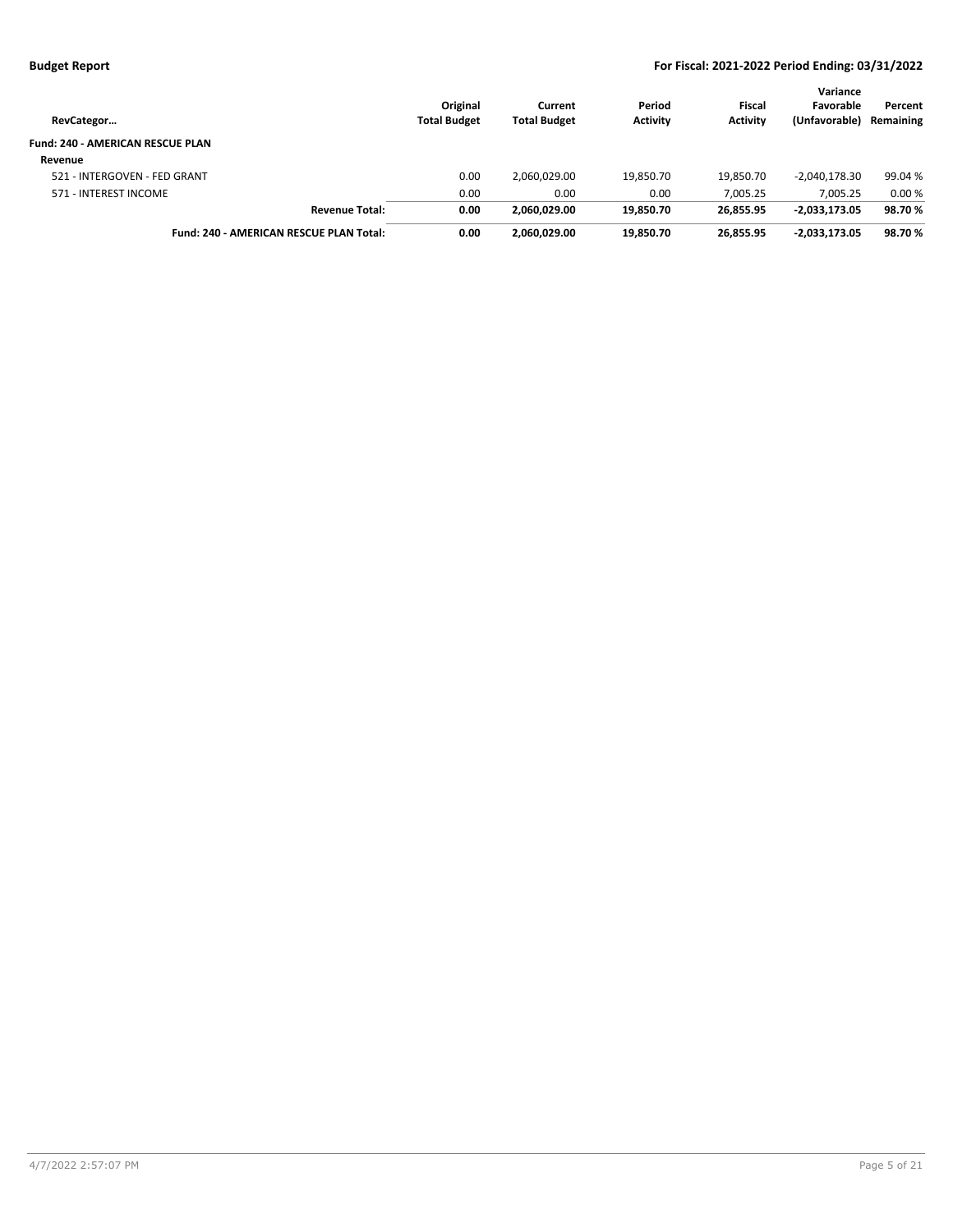| RevCategor                    |                                 | Original<br><b>Total Budget</b> | Current<br><b>Total Budget</b> | Period<br><b>Activity</b> | <b>Fiscal</b><br><b>Activity</b> | Variance<br>Favorable<br>(Unfavorable) | Percent<br>Remaining |
|-------------------------------|---------------------------------|---------------------------------|--------------------------------|---------------------------|----------------------------------|----------------------------------------|----------------------|
| Fund: 310 - DEBT SERVICE      |                                 |                                 |                                |                           |                                  |                                        |                      |
| Revenue                       |                                 |                                 |                                |                           |                                  |                                        |                      |
| 571 - INTEREST INCOME         |                                 | 0.00                            | 0.00                           | 0.00                      | 8.40                             | 8.40                                   | 0.00%                |
| 711 - OTHER FINANCING SOURCES |                                 | 2,757,010.00                    | 2,757,010.00                   | 0.00                      | 1,721,392.15                     | $-1,035,617.85$                        | 37.56 %              |
|                               | <b>Revenue Total:</b>           | 2,757,010.00                    | 2,757,010.00                   | 0.00                      | 1,721,400.55                     | $-1,035,609.45$                        | 37.56 %              |
|                               | Fund: 310 - DEBT SERVICE Total: | 2,757,010.00                    | 2,757,010.00                   | 0.00                      | 1.721.400.55                     | $-1,035,609.45$                        | 37.56 %              |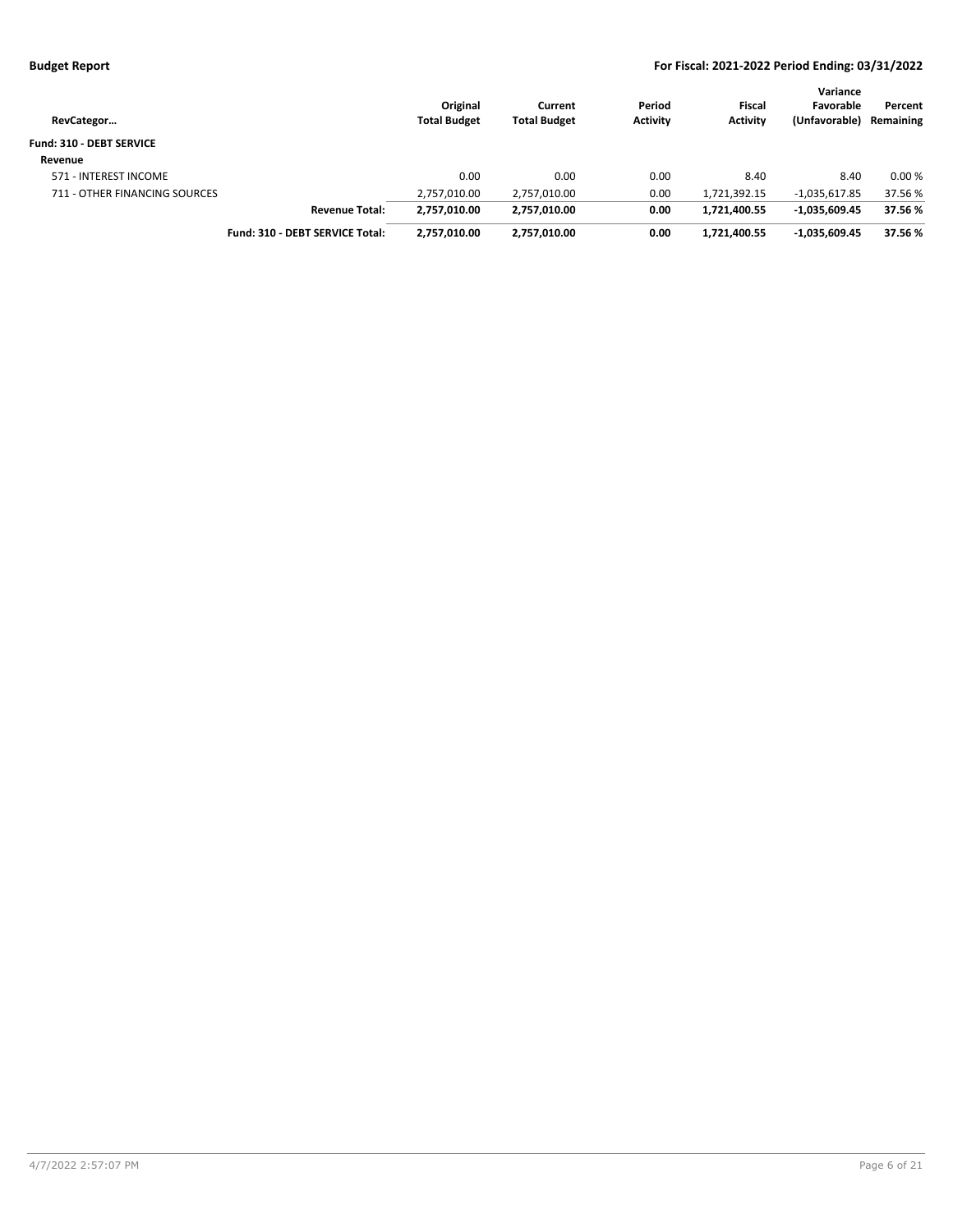| RevCategor                                  | Original<br><b>Total Budget</b> | Current<br><b>Total Budget</b> | Period<br><b>Activity</b> | Fiscal<br><b>Activity</b> | Variance<br>Favorable<br>(Unfavorable) | Percent<br>Remaining |
|---------------------------------------------|---------------------------------|--------------------------------|---------------------------|---------------------------|----------------------------------------|----------------------|
| Fund: 410 - NEIGHBORHOOD IMPROVEMENT        |                                 |                                |                           |                           |                                        |                      |
| Revenue                                     |                                 |                                |                           |                           |                                        |                      |
| 511 - PROPERTY TAX                          | 59,500.00                       | 59,500.00                      | 0.00                      | 54,082.80                 | $-5,417.20$                            | 9.10 %               |
| 571 - INTEREST INCOME                       | 0.00                            | 0.00                           | 0.00                      | 967.29                    | 967.29                                 | 0.00%                |
| 711 - OTHER FINANCING SOURCES               | 100,620.00                      | 100,620.00                     | 0.00                      | 0.00                      | $-100,620.00$                          | 100.00 %             |
| <b>Revenue Total:</b>                       | 160.120.00                      | 160.120.00                     | 0.00                      | 55,050.09                 | $-105.069.91$                          | 65.62%               |
| Fund: 410 - NEIGHBORHOOD IMPROVEMENT Total: | 160,120.00                      | 160,120.00                     | 0.00                      | 55,050.09                 | $-105.069.91$                          | 65.62%               |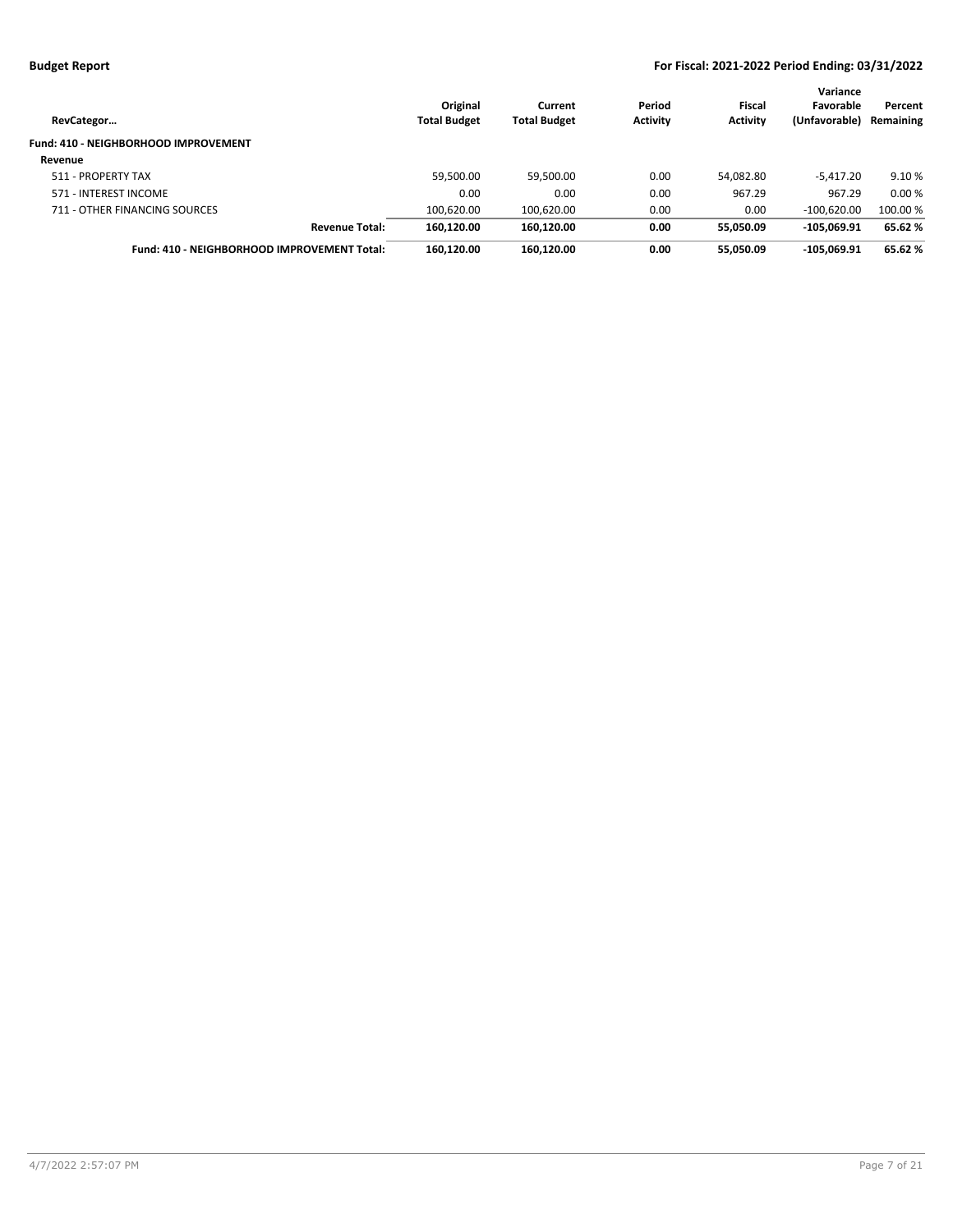|                                          |                     |                     |                 |                 | Variance        |           |
|------------------------------------------|---------------------|---------------------|-----------------|-----------------|-----------------|-----------|
|                                          | Original            | Current             | Period          | Fiscal          | Favorable       | Percent   |
| RevCategor                               | <b>Total Budget</b> | <b>Total Budget</b> | <b>Activity</b> | <b>Activity</b> | (Unfavorable)   | Remaining |
| <b>Fund: 430 - PARK &amp; RECREATION</b> |                     |                     |                 |                 |                 |           |
| Revenue                                  |                     |                     |                 |                 |                 |           |
| 511 - PROPERTY TAX                       | 465,780.00          | 465,780.00          | 19,879.39       | 468,775.72      | 2,995.72        | 0.64%     |
| 512 - SALES TAX                          | 1,350,000.00        | 1,350,000.00        | 129,093.10      | 732,460.00      | $-617,540.00$   | 45.74 %   |
| <b>513 - USE TAX</b>                     | 150,000.00          | 150,000.00          | 13,467.81       | 76.073.48       | $-73,926.52$    | 49.28%    |
| 551 - SERVICE & MERCHANDISE              | 862,890.50          | 862,890.50          | 49,359.87       | 213,837.07      | $-649,053.43$   | 75.22 %   |
| 561 - ASSET SALES                        | 200.00              | 200.00              | 0.00            | 0.00            | $-200.00$       | 100.00 %  |
| 571 - INTEREST INCOME                    | 15,960.00           | 15,960.00           | 0.00            | 6,512.61        | $-9,447.39$     | 59.19%    |
| 591 - DONATION                           | 2,000.00            | 2,000.00            | 1,250.00        | 1,540.00        | $-460.00$       | 23.00 %   |
| 599 - REVENUE - NON CATEGORIZED          | 2,500.00            | 2,500.00            | 0.00            | 13,598.00       | 11,098.00       | 443.92%   |
| <b>Revenue Total:</b>                    | 2,849,330.50        | 2,849,330.50        | 213,050.17      | 1,512,796.88    | -1,336,533.62   | 46.91%    |
| Fund: 430 - PARK & RECREATION Total:     | 2,849,330.50        | 2,849,330.50        | 213,050.17      | 1,512,796.88    | $-1,336,533.62$ | 46.91%    |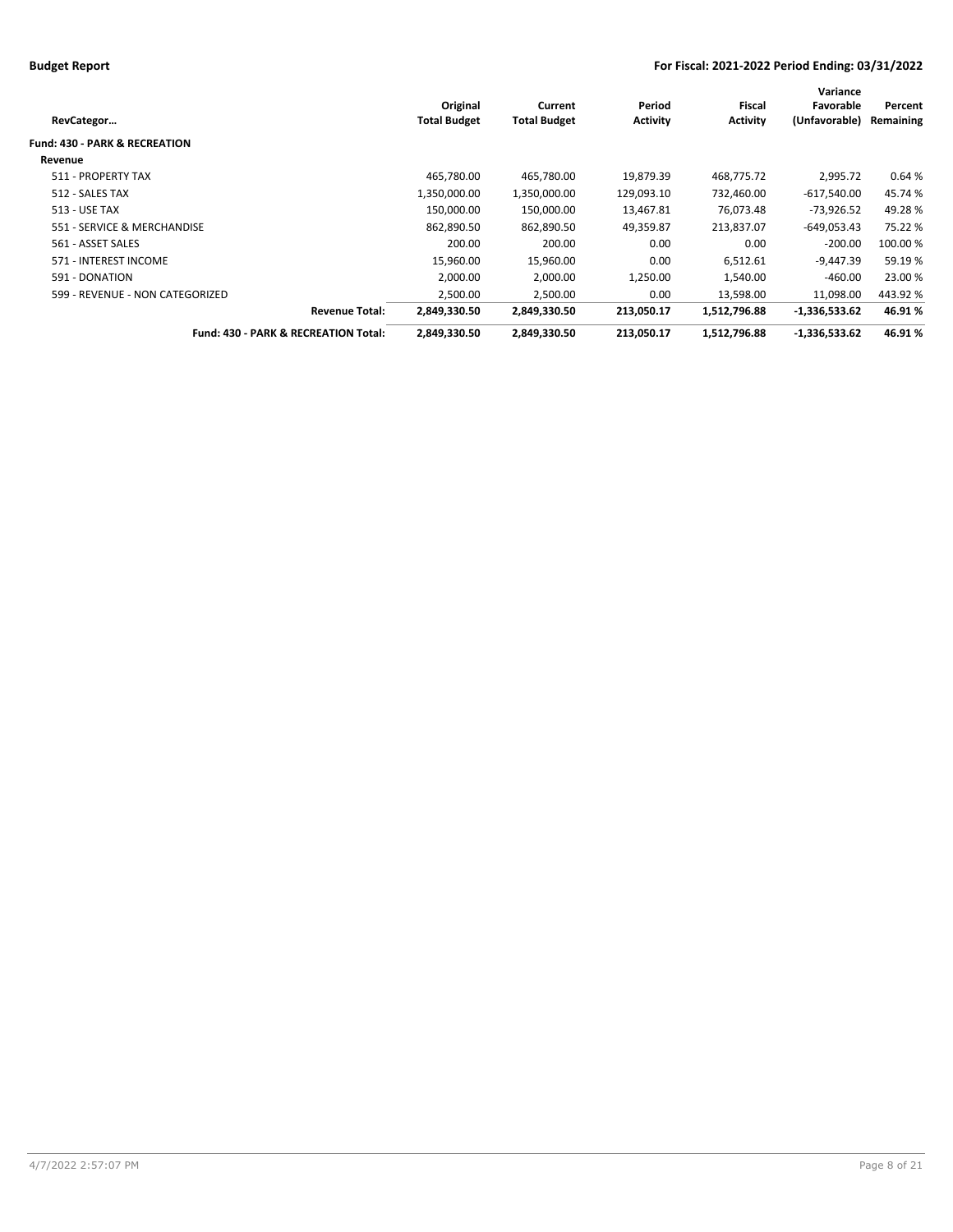| RevCategor                                          | Original<br><b>Total Budget</b> | Current<br><b>Total Budget</b> | Period<br><b>Activity</b> | Fiscal<br><b>Activity</b> | Variance<br>Favorable<br>(Unfavorable) | Percent<br>Remaining |
|-----------------------------------------------------|---------------------------------|--------------------------------|---------------------------|---------------------------|----------------------------------------|----------------------|
| <b>Fund: 440 - TAX INCREMENTAL FINANCING</b>        |                                 |                                |                           |                           |                                        |                      |
| Revenue                                             |                                 |                                |                           |                           |                                        |                      |
| 511 - PROPERTY TAX                                  | 140,600.00                      | 140,600.00                     | 0.00                      | 145.525.26                | 4.925.26                               | 3.50 %               |
| 512 - SALES TAX                                     | 9,500.00                        | 9,500.00                       | 0.00                      | 0.00                      | $-9.500.00$                            | 100.00 %             |
| <b>Revenue Total:</b>                               | 150.100.00                      | 150,100.00                     | 0.00                      | 145.525.26                | $-4.574.74$                            | 3.05%                |
| <b>Fund: 440 - TAX INCREMENTAL FINANCING Total:</b> | 150.100.00                      | 150.100.00                     | 0.00                      | 145.525.26                | -4.574.74                              | 3.05%                |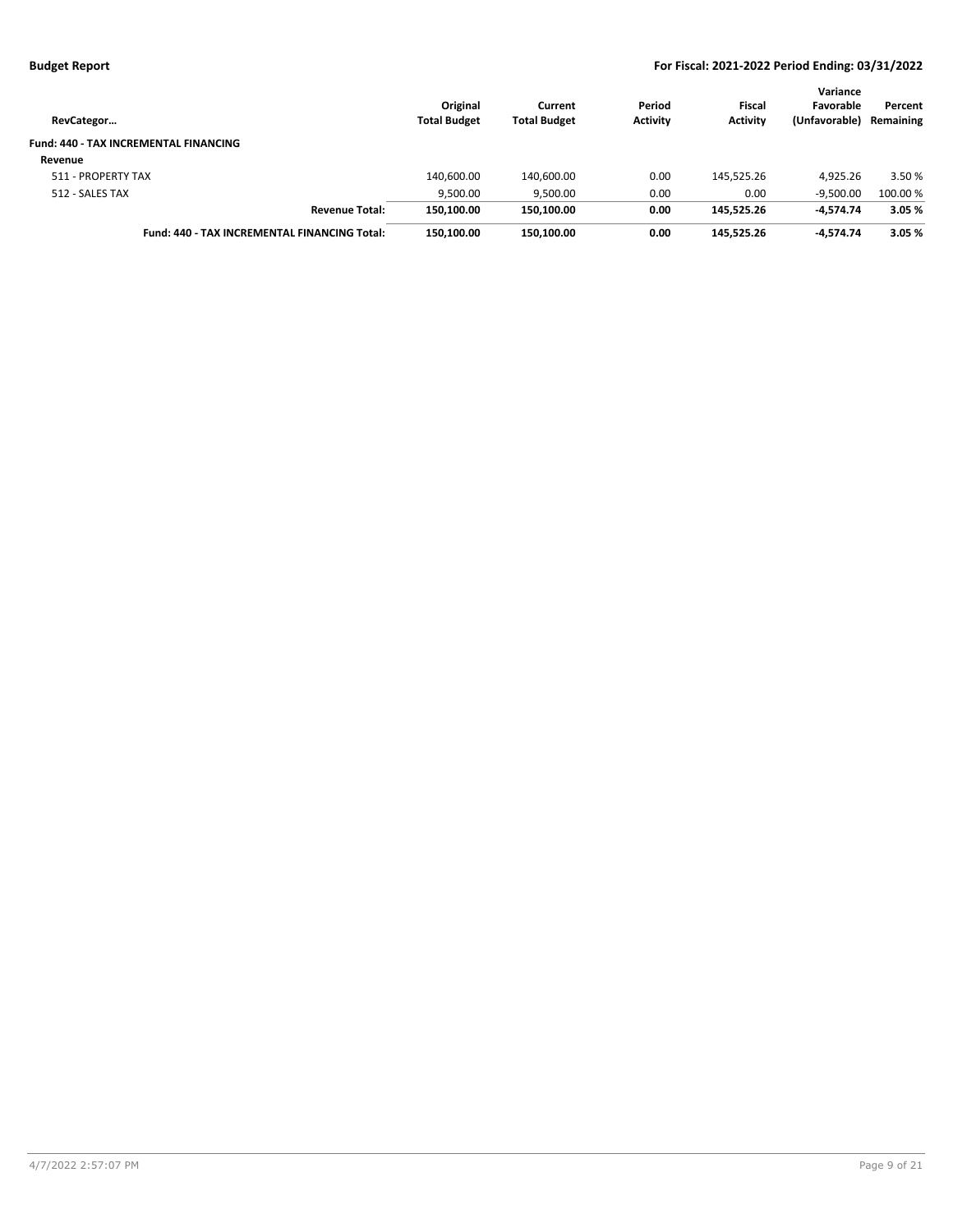| RevCategor                                        | Original<br><b>Total Budget</b> | Current<br><b>Total Budget</b> | Period<br><b>Activity</b> | Fiscal<br><b>Activity</b> | Variance<br>Favorable<br>(Unfavorable) | Percent<br>Remaining |
|---------------------------------------------------|---------------------------------|--------------------------------|---------------------------|---------------------------|----------------------------------------|----------------------|
| <b>Fund: 610 - WATER POLLUTION CONTROL</b>        |                                 |                                |                           |                           |                                        |                      |
| Revenue                                           |                                 |                                |                           |                           |                                        |                      |
| 532 - PERMITS                                     | 500.00                          | 500.00                         | 150.00                    | 150.00                    | $-350.00$                              | 70.00 %              |
| 551 - SERVICE & MERCHANDISE                       | 4.784.600.00                    | 5,139,600.00                   | 419,186.73                | 2,554,444.37              | $-2,585,155.63$                        | 50.30 %              |
| 571 - INTEREST INCOME                             | 287.540.00                      | 287.540.00                     | 16.380.86                 | 102.814.68                | $-184.725.32$                          | 64.24 %              |
| 599 - REVENUE - NON CATEGORIZED                   | 0.00                            | 0.00                           | 0.00                      | 2.094.85                  | 2.094.85                               | 0.00%                |
| <b>Revenue Total:</b>                             | 5,072,640.00                    | 5,427,640.00                   | 435.717.59                | 2,659,503.90              | $-2.768.136.10$                        | 51.00%               |
| <b>Fund: 610 - WATER POLLUTION CONTROL Total:</b> | 5,072,640.00                    | 5,427,640.00                   | 435.717.59                | 2,659,503.90              | $-2,768,136.10$                        | 51.00%               |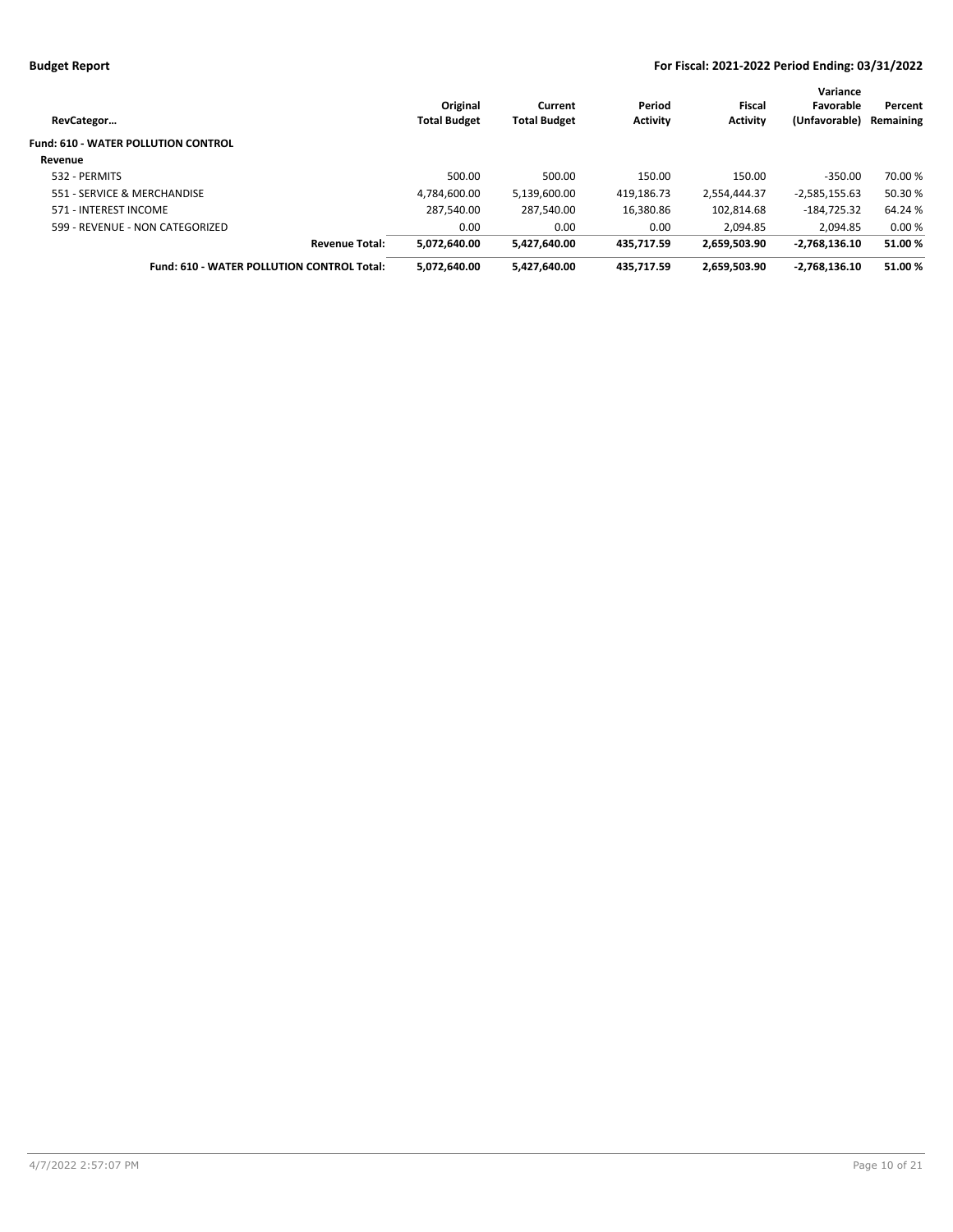| RevCategor            |                              | Original<br><b>Total Budget</b> | Current<br><b>Total Budget</b> | Period<br><b>Activity</b> | <b>Fiscal</b><br><b>Activity</b> | Variance<br>Favorable<br>(Unfavorable) | Percent<br>Remaining |
|-----------------------|------------------------------|---------------------------------|--------------------------------|---------------------------|----------------------------------|----------------------------------------|----------------------|
| Fund: 710 - STEVENSON |                              |                                 |                                |                           |                                  |                                        |                      |
| Revenue               |                              |                                 |                                |                           |                                  |                                        |                      |
| 571 - INTEREST INCOME |                              | 920.00                          | 920.00                         | 0.00                      | 322.90                           | $-597.10$                              | 64.90%               |
|                       | <b>Revenue Total:</b>        | 920.00                          | 920.00                         | 0.00                      | 322.90                           | $-597.10$                              | 64.90%               |
|                       | Fund: 710 - STEVENSON Total: | 920.00                          | 920.00                         | 0.00                      | 322.90                           | $-597.10$                              | 64.90%               |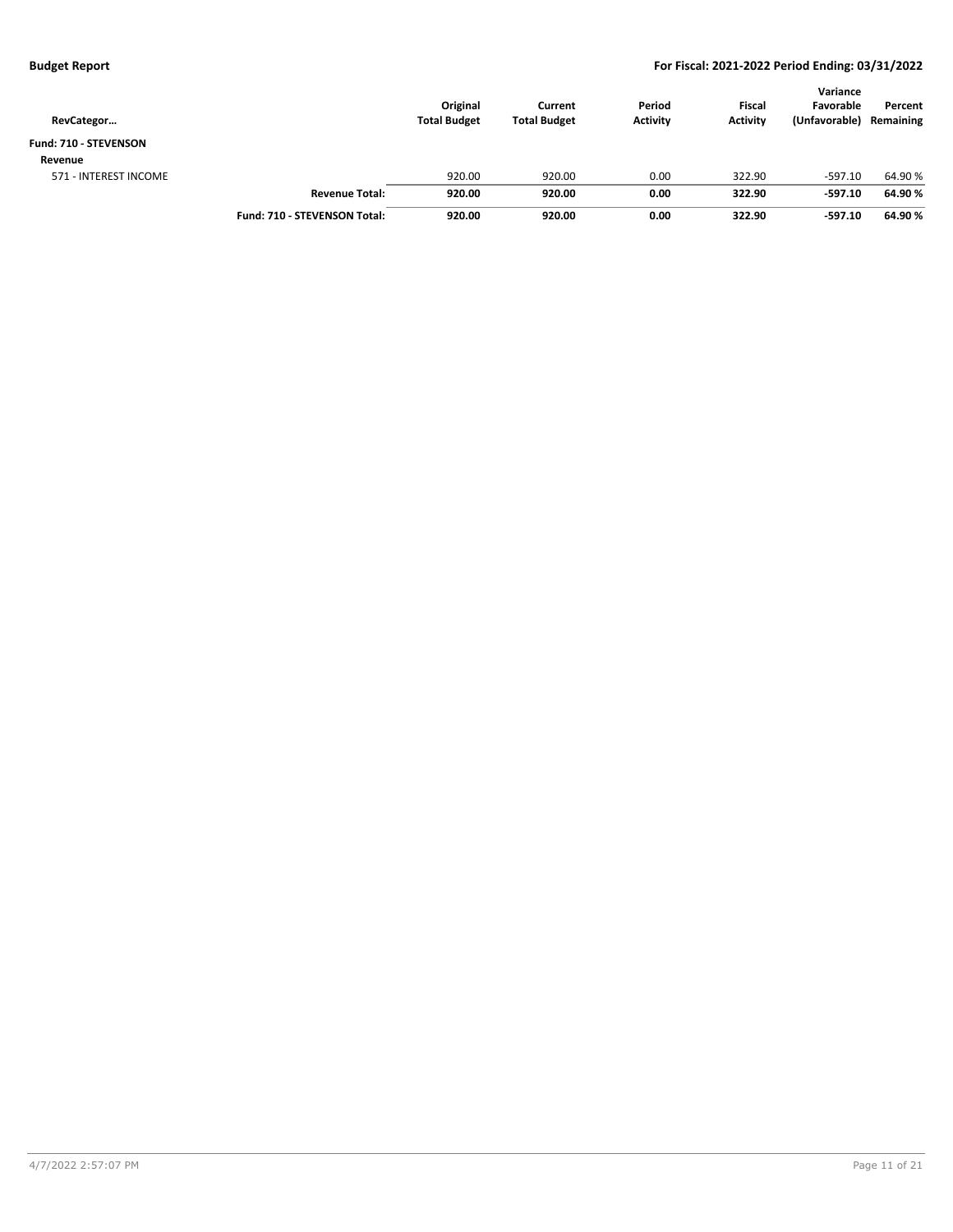| RevCategor            |                          | Original<br><b>Total Budget</b> | Current<br><b>Total Budget</b> | Period<br><b>Activity</b> | <b>Fiscal</b><br><b>Activity</b> | Variance<br>Favorable<br>(Unfavorable) | Percent<br>Remaining |
|-----------------------|--------------------------|---------------------------------|--------------------------------|---------------------------|----------------------------------|----------------------------------------|----------------------|
| Fund: 720 - BROWN     |                          |                                 |                                |                           |                                  |                                        |                      |
| Revenue               |                          |                                 |                                |                           |                                  |                                        |                      |
| 571 - INTEREST INCOME |                          | 270.00                          | 270.00                         | 0.00                      | 92.44                            | $-177.56$                              | 65.76 %              |
|                       | <b>Revenue Total:</b>    | 270.00                          | 270.00                         | 0.00                      | 92.44                            | $-177.56$                              | 65.76%               |
|                       | Fund: 720 - BROWN Total: | 270.00                          | 270.00                         | 0.00                      | 92.44                            | $-177.56$                              | 65.76%               |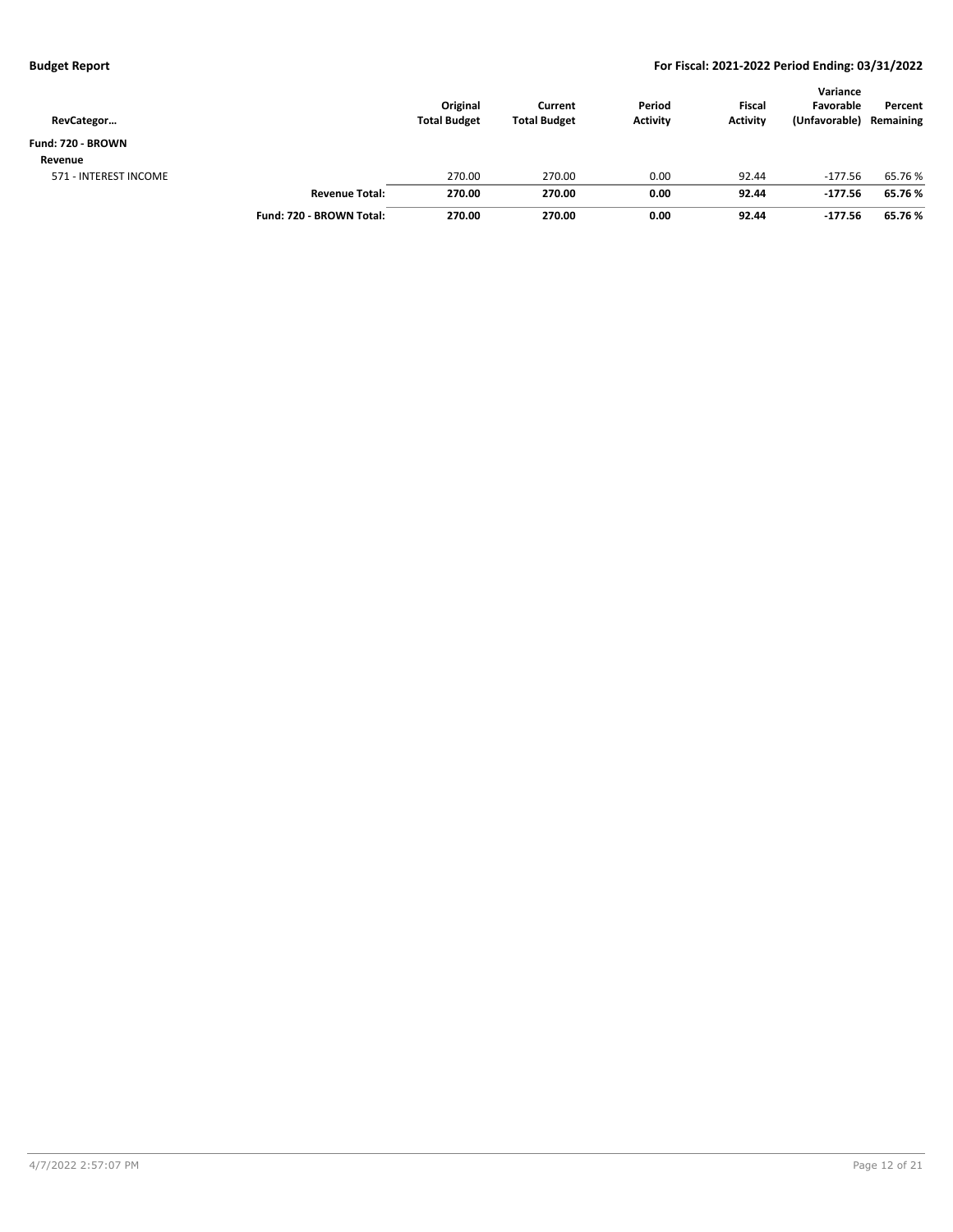| RevCategor            |                             | Original<br><b>Total Budget</b> | Current<br><b>Total Budget</b> | Period<br><b>Activity</b> | <b>Fiscal</b><br><b>Activity</b> | Variance<br>Favorable<br>(Unfavorable) | Percent<br>Remaining |
|-----------------------|-----------------------------|---------------------------------|--------------------------------|---------------------------|----------------------------------|----------------------------------------|----------------------|
| Fund: 730 - ANDERSON  |                             |                                 |                                |                           |                                  |                                        |                      |
| Revenue               |                             |                                 |                                |                           |                                  |                                        |                      |
| 571 - INTEREST INCOME |                             | 190.00                          | 190.00                         | 0.00                      | 67.31                            | $-122.69$                              | 64.57 %              |
| 591 - DONATION        |                             | 1,000.00                        | 1,000.00                       | 0.00                      | 0.00                             | $-1.000.00$                            | 100.00 %             |
|                       | <b>Revenue Total:</b>       | 1,190.00                        | 1,190.00                       | 0.00                      | 67.31                            | $-1,122.69$                            | 94.34 %              |
|                       | Fund: 730 - ANDERSON Total: | 1,190.00                        | 1,190.00                       | 0.00                      | 67.31                            | $-1,122.69$                            | 94.34 %              |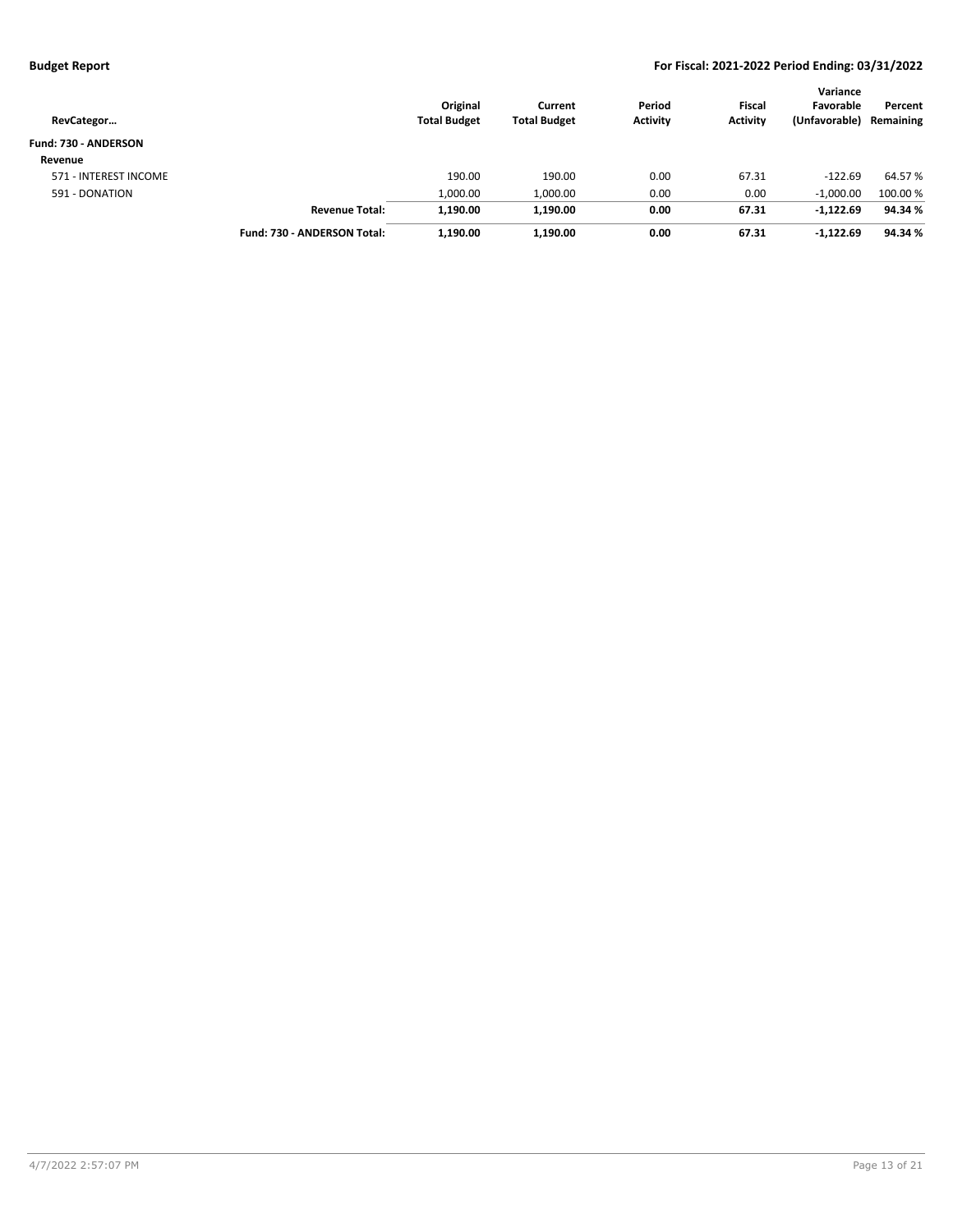| RevCategor            |                            | Original<br><b>Total Budget</b> | Current<br><b>Total Budget</b> | Period<br><b>Activity</b> | <b>Fiscal</b><br><b>Activity</b> | Variance<br>Favorable<br>(Unfavorable) | Percent<br>Remaining |
|-----------------------|----------------------------|---------------------------------|--------------------------------|---------------------------|----------------------------------|----------------------------------------|----------------------|
| Fund: 740 - CRISSEY   |                            |                                 |                                |                           |                                  |                                        |                      |
| Revenue               |                            |                                 |                                |                           |                                  |                                        |                      |
| 571 - INTEREST INCOME |                            | 230.00                          | 230.00                         | 0.00                      | 77.03                            | $-152.97$                              | 66.51%               |
|                       | <b>Revenue Total:</b>      | 230.00                          | 230.00                         | 0.00                      | 77.03                            | $-152.97$                              | 66.51%               |
|                       | Fund: 740 - CRISSEY Total: | 230.00                          | 230.00                         | 0.00                      | 77.03                            | $-152.97$                              | 66.51%               |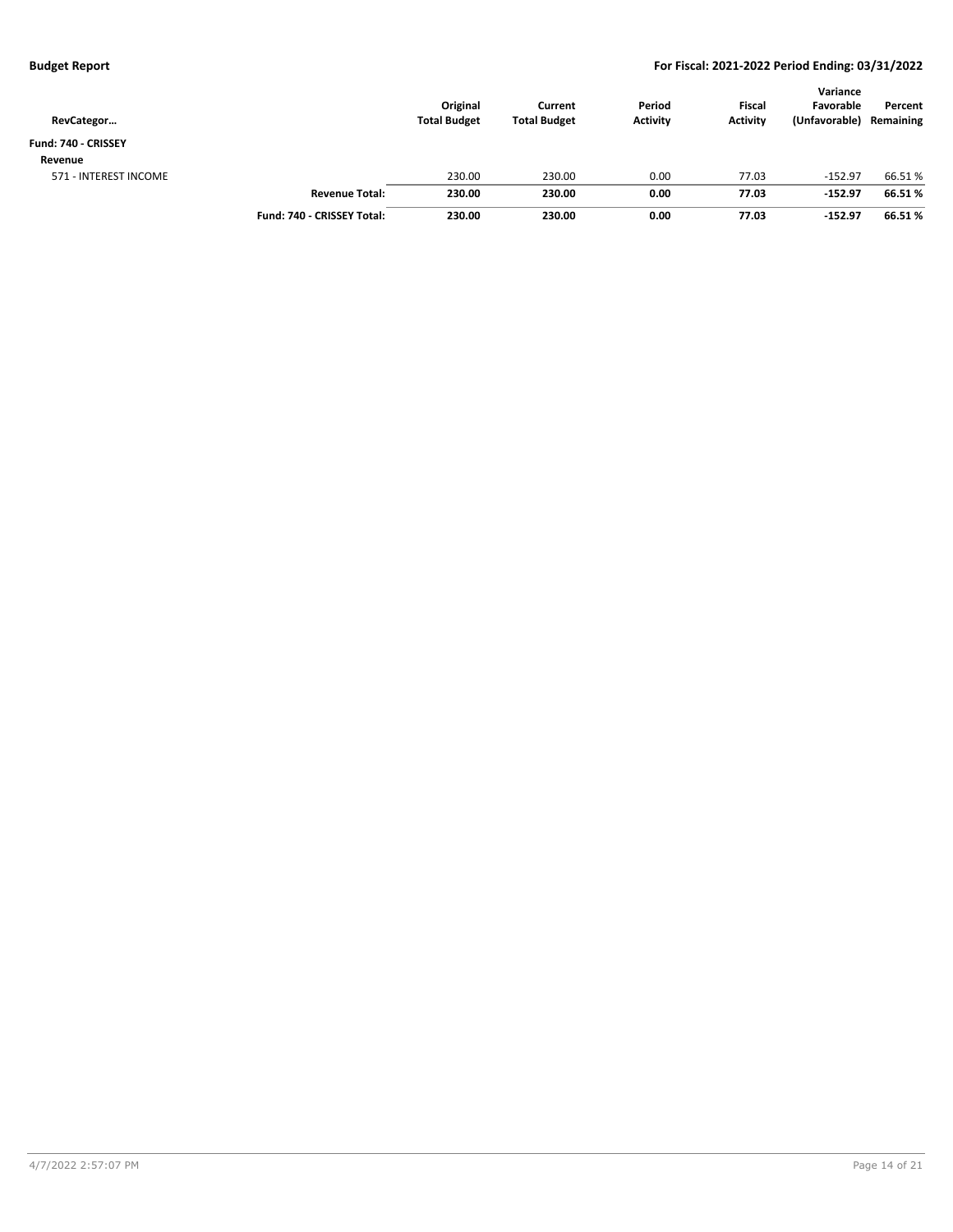| RevCategor                       |                                         | Original<br><b>Total Budget</b> | Current<br><b>Total Budget</b> | Period<br><b>Activity</b> | <b>Fiscal</b><br><b>Activity</b> | Variance<br>Favorable<br>(Unfavorable) | Percent<br>Remaining |
|----------------------------------|-----------------------------------------|---------------------------------|--------------------------------|---------------------------|----------------------------------|----------------------------------------|----------------------|
| <b>Fund: 750 - TRICENTENNIAL</b> |                                         |                                 |                                |                           |                                  |                                        |                      |
| Revenue                          |                                         |                                 |                                |                           |                                  |                                        |                      |
| 571 - INTEREST INCOME            |                                         | 80.00                           | 80.00                          | 0.00                      | 51.95                            | $-28.05$                               | 35.06 %              |
|                                  | <b>Revenue Total:</b>                   | 80.00                           | 80.00                          | 0.00                      | 51.95                            | $-28.05$                               | 35.06 %              |
|                                  | <b>Fund: 750 - TRICENTENNIAL Total:</b> | 80.00                           | 80.00                          | 0.00                      | 51.95                            | $-28.05$                               | 35.06 %              |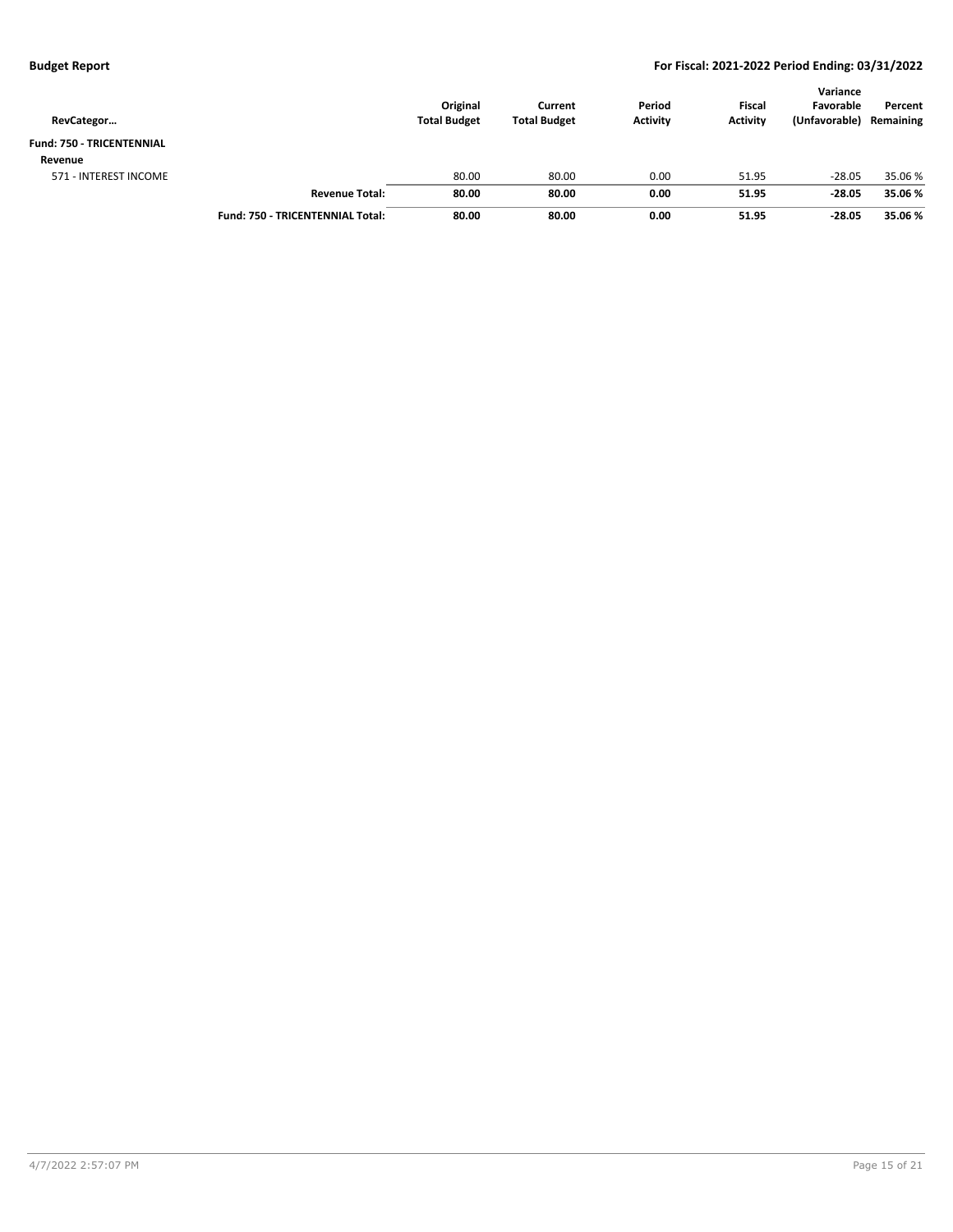| RevCategor                             |                                        | Original<br><b>Total Budget</b> | Current<br><b>Total Budget</b> | Period<br><b>Activity</b> | <b>Fiscal</b><br><b>Activity</b> | Variance<br>Favorable<br>(Unfavorable) | Percent<br>Remaining |
|----------------------------------------|----------------------------------------|---------------------------------|--------------------------------|---------------------------|----------------------------------|----------------------------------------|----------------------|
| <b>Fund: 810 - CHILDREN'S MEMORIAL</b> |                                        |                                 |                                |                           |                                  |                                        |                      |
| Revenue                                |                                        |                                 |                                |                           |                                  |                                        |                      |
| 571 - INTEREST INCOME                  |                                        | 330.00                          | 330.00                         | 0.00                      | 203.42                           | $-126.58$                              | 38.36 %              |
| 591 - DONATION                         |                                        | 15.600.00                       | 15.600.00                      | 960.00                    | 2,650.00                         | $-12.950.00$                           | 83.01%               |
|                                        | <b>Revenue Total:</b>                  | 15,930.00                       | 15.930.00                      | 960.00                    | 2.853.42                         | $-13.076.58$                           | 82.09%               |
|                                        | Fund: 810 - CHILDREN'S MEMORIAL Total: | 15.930.00                       | 15.930.00                      | 960.00                    | 2.853.42                         | $-13.076.58$                           | 82.09%               |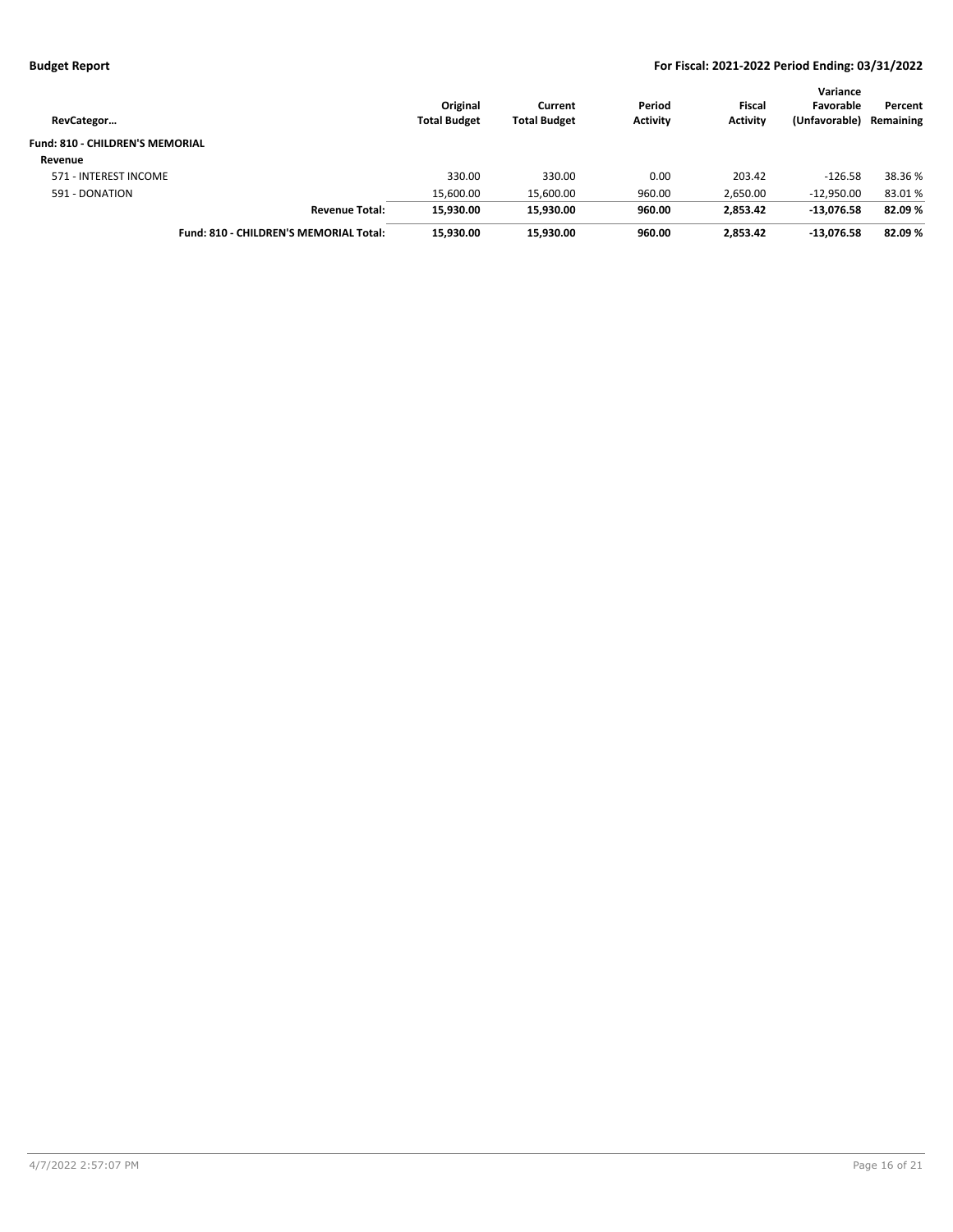| RevCategor                         | Original<br><b>Total Budget</b> | Current<br><b>Total Budget</b> | Period<br><b>Activity</b> | <b>Fiscal</b><br><b>Activity</b> | Variance<br>Favorable<br>(Unfavorable) | Percent<br>Remaining |
|------------------------------------|---------------------------------|--------------------------------|---------------------------|----------------------------------|----------------------------------------|----------------------|
| <b>Fund: 820 - ARTS COMMISSION</b> |                                 |                                |                           |                                  |                                        |                      |
| Revenue                            |                                 |                                |                           |                                  |                                        |                      |
| 551 - SERVICE & MERCHANDISE        | 1,000.00                        | 1,000.00                       | 0.00                      | 0.00                             | $-1.000.00$                            | 100.00 %             |
| 571 - INTEREST INCOME              | 0.00                            | 0.00                           | 0.00                      | 65.45                            | 65.45                                  | 0.00%                |
| 591 - DONATION                     | 500.00                          | 500.00                         | 0.00                      | 0.00                             | $-500.00$                              | 100.00%              |
| <b>Revenue Total:</b>              | 1,500.00                        | 1,500.00                       | 0.00                      | 65.45                            | $-1,434.55$                            | 95.64 %              |
| Fund: 820 - ARTS COMMISSION Total: | 1,500.00                        | 1,500.00                       | 0.00                      | 65.45                            | $-1,434.55$                            | 95.64%               |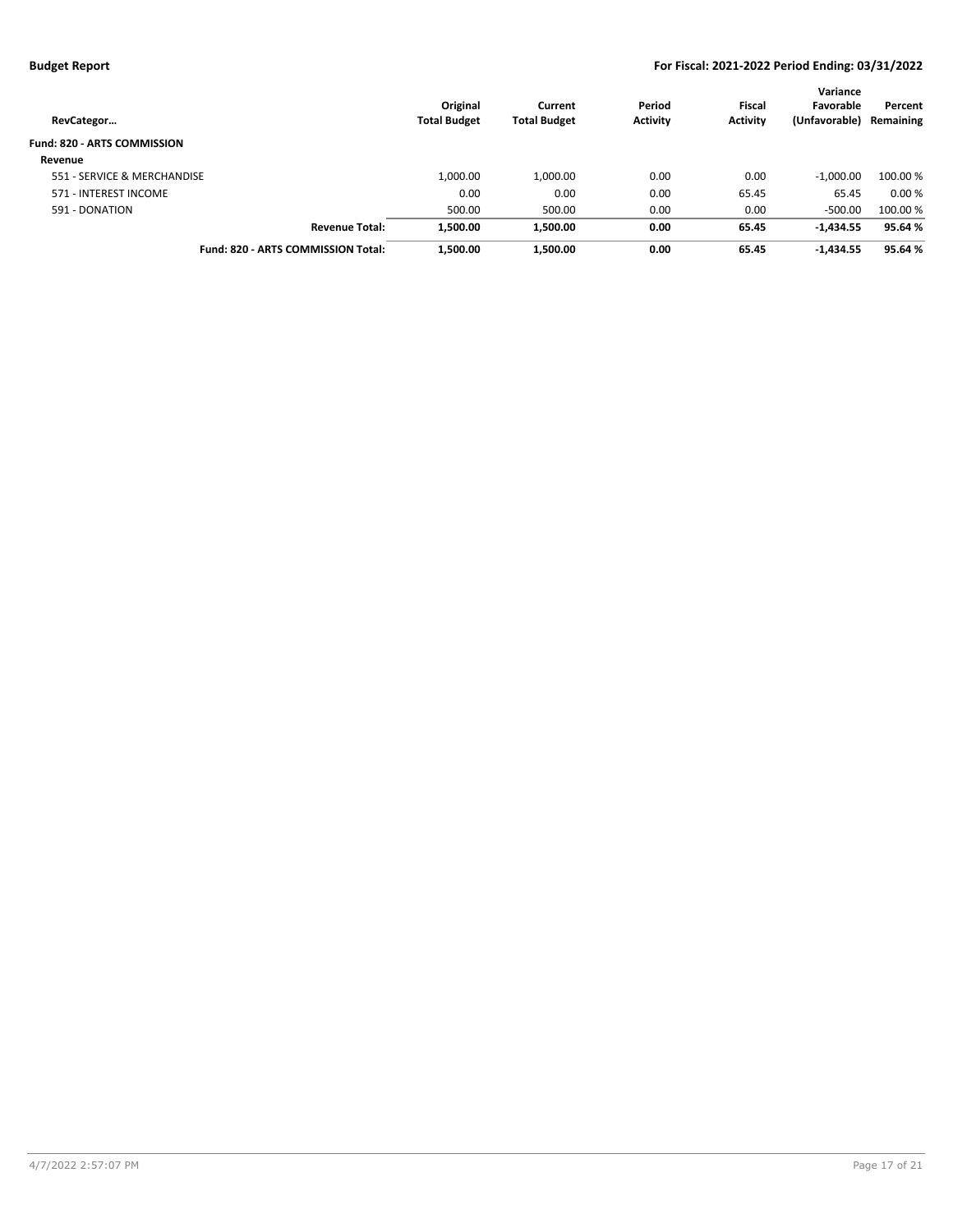| RevCategor                          |                                     | Original<br><b>Total Budget</b> | Current<br><b>Total Budget</b> | Period<br><b>Activity</b> | <b>Fiscal</b><br><b>Activity</b> | Variance<br>Favorable<br>(Unfavorable) | Percent<br>Remaining |
|-------------------------------------|-------------------------------------|---------------------------------|--------------------------------|---------------------------|----------------------------------|----------------------------------------|----------------------|
| <b>Fund: 825 - PUBLIC ARTS FUND</b> |                                     |                                 |                                |                           |                                  |                                        |                      |
| Revenue                             |                                     |                                 |                                |                           |                                  |                                        |                      |
| 571 - INTEREST INCOME               |                                     | 20.00                           | 20.00                          | 0.00                      | 2.51                             | $-17.49$                               | 87.45 %              |
|                                     | <b>Revenue Total:</b>               | 20.00                           | 20.00                          | 0.00                      | 2.51                             | $-17.49$                               | 87.45 %              |
|                                     | Fund: 825 - PUBLIC ARTS FUND Total: | 20.00                           | 20.00                          | 0.00                      | 2.51                             | $-17.49$                               | 87.45 %              |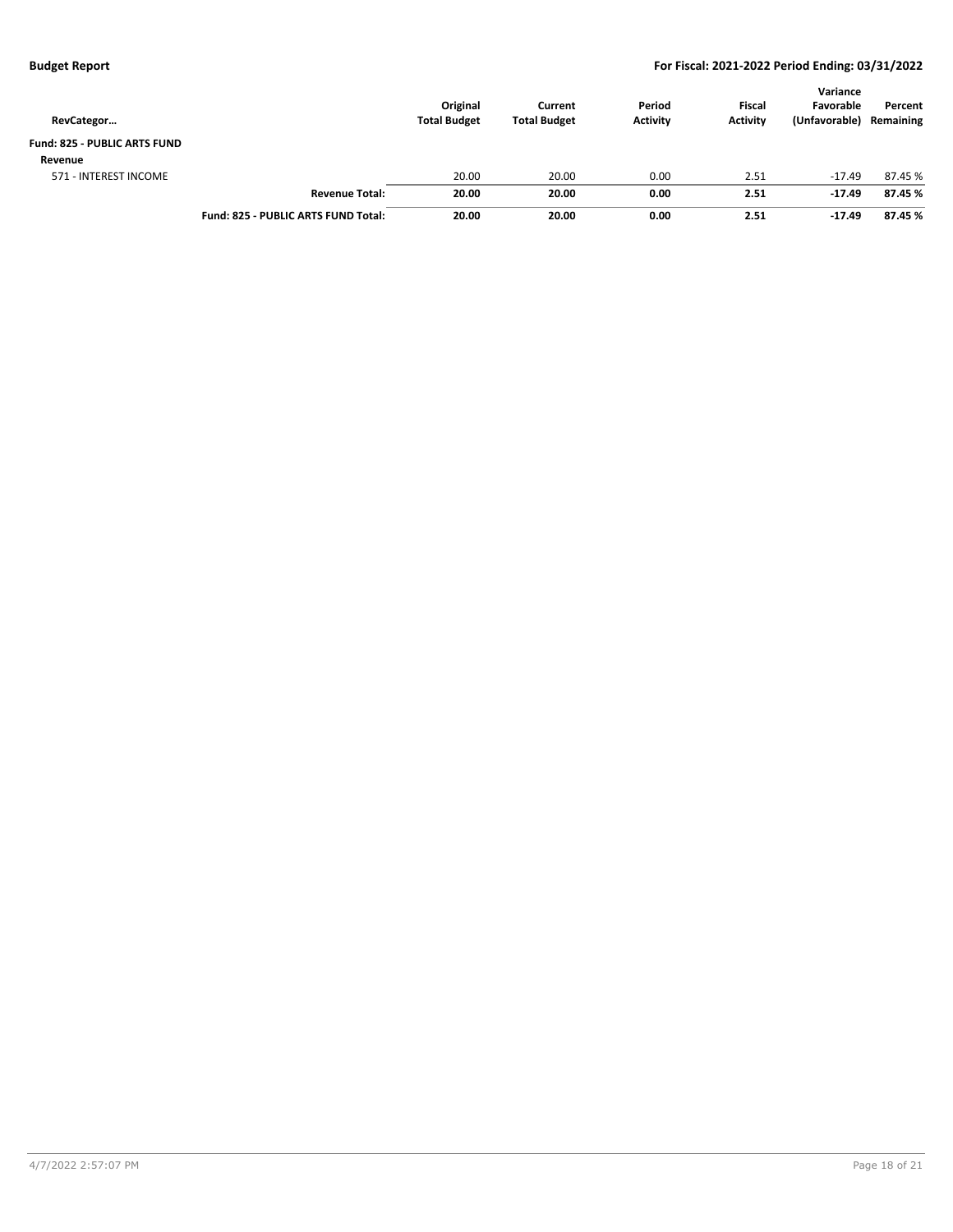|                                        | Original            | Current             | Period          | Fiscal          | Variance<br>Favorable | Percent   |
|----------------------------------------|---------------------|---------------------|-----------------|-----------------|-----------------------|-----------|
| RevCategor                             | <b>Total Budget</b> | <b>Total Budget</b> | <b>Activity</b> | <b>Activity</b> | (Unfavorable)         | Remaining |
| Fund: 830 - WCVB TOURISM BUREAU        |                     |                     |                 |                 |                       |           |
| Revenue                                |                     |                     |                 |                 |                       |           |
| 519 - TAX - NON CATEGORIZED            | 250.000.00          | 320.000.00          | 0.00            | 128.600.63      | -191.399.37           | 59.81%    |
| 522 - INTERGOVEN - STATE GRANT         | 25.000.00           | 70.000.00           | 15,717.38       | 22.346.21       | $-47.653.79$          | 68.08%    |
| 551 - SERVICE & MERCHANDISE            | 0.00                | 22.800.00           | 1.200.00        | 10.000.00       | $-12.800.00$          | 56.14 %   |
| 571 - INTEREST INCOME                  | 4.600.00            | 4.600.00            | 0.00            | 1.957.69        | $-2,642.31$           | 57.44 %   |
| 599 - REVENUE - NON CATEGORIZED        | 0.00                | 0.00                | 0.00            | 250.00          | 250.00                | 0.00%     |
| <b>Revenue Total:</b>                  | 279.600.00          | 417.400.00          | 16.917.38       | 163.154.53      | $-254.245.47$         | 60.91%    |
| Fund: 830 - WCVB TOURISM BUREAU Total: | 279.600.00          | 417.400.00          | 16.917.38       | 163.154.53      | $-254.245.47$         | 60.91%    |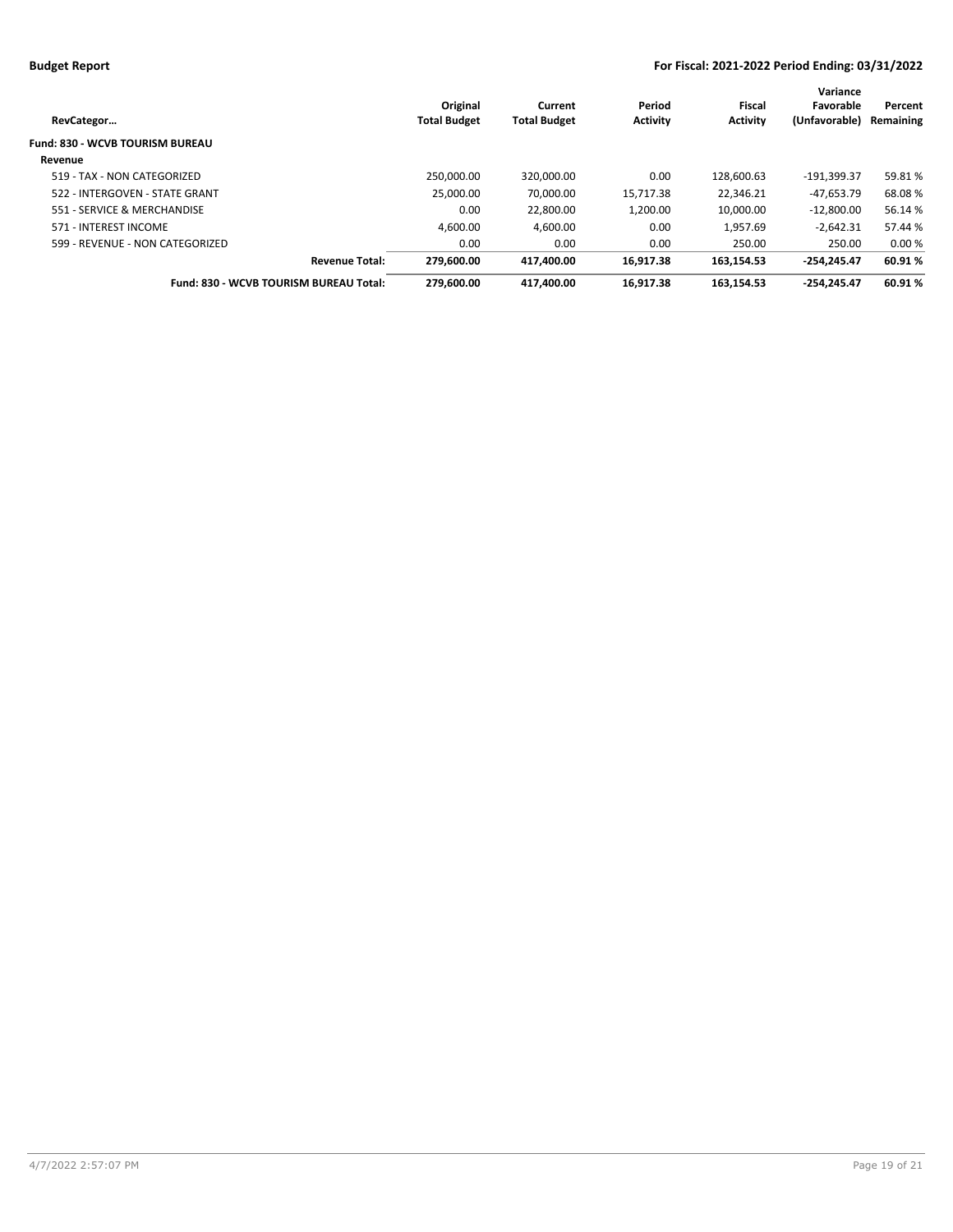| RevCategor               |                                 | Original<br><b>Total Budget</b> | Current<br><b>Total Budget</b> | Period<br><b>Activity</b> | Fiscal<br><b>Activity</b> | Variance<br>Favorable<br>(Unfavorable) | Percent<br>Remaining |
|--------------------------|---------------------------------|---------------------------------|--------------------------------|---------------------------|---------------------------|----------------------------------------|----------------------|
| Fund: 900 - SELF INSURED |                                 |                                 |                                |                           |                           |                                        |                      |
| Revenue                  |                                 |                                 |                                |                           |                           |                                        |                      |
| 500 - PREMIUMS           |                                 | 1,334,040.00                    | 1,334,040.00                   | 105,810.04                | 594,986.32                | -739,053.68                            | 55.40%               |
| 571 - INTEREST INCOME    |                                 | 7,000.00                        | 7,000.00                       | 0.00                      | 2,585.89                  | $-4,414.11$                            | 63.06%               |
|                          | <b>Revenue Total:</b>           | 1,341,040.00                    | 1.341.040.00                   | 105.810.04                | 597.572.21                | -743.467.79                            | 55.44 %              |
|                          | Fund: 900 - SELF INSURED Total: | 1,341,040.00                    | 1,341,040.00                   | 105.810.04                | 597,572.21                | -743.467.79                            | 55.44 %              |
|                          | <b>Report Total:</b>            | 39,079,750.50                   | 41,727,041.50                  | 2,072,327.65              | 15,319,689.66             | $-26,407,351.84$                       | 63.29%               |